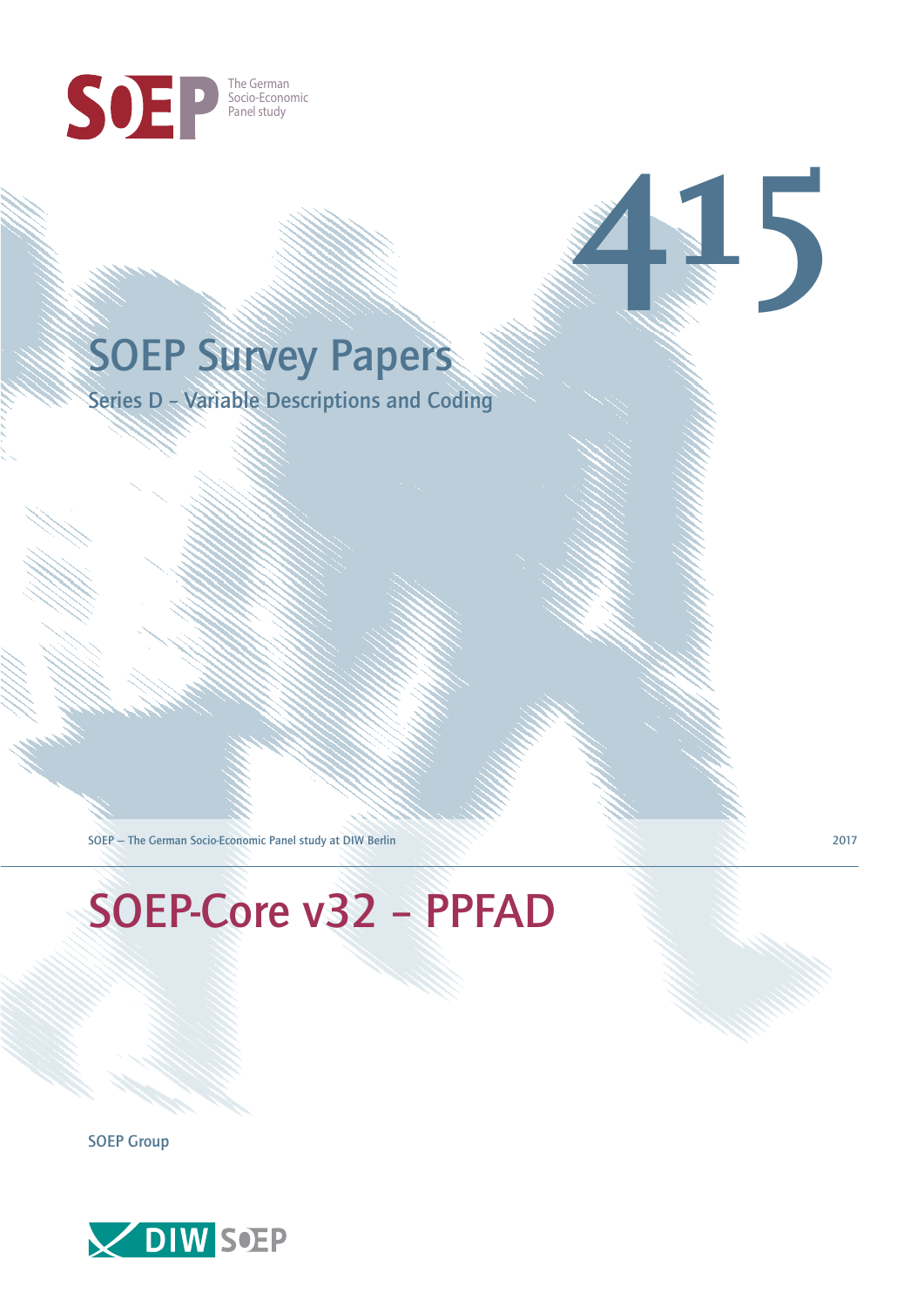Running since 1984, the German Socio-Economic Panel study (SOEP) is a wide-ranging representative longitudinal study of private households, located at the German Institute for Economic Research, DIW Berlin.

The aim of the SOEP Survey Papers Series is to thoroughly document the survey's data collection and data processing. The SOEP Survey Papers is comprised of the following series:

- Series A Survey Instruments (Erhebungsinstrumente)
- Series B Survey Reports (Methodenberichte)
- Series C Data Documentation (Datendokumentationen)
- Series D Variable Descriptions and Coding
- Series E SOEPmonitors
- Series F SOEP Newsletters
- Series G General Issues and Teaching Materials
- The SOEP Survey Papers are available at http://www.diw.de/soepsurveypapers

Editors:

Dr. Jan Goebel, DIW Berlin

- Prof. Dr. Martin Kroh, DIW Berlin and Humboldt Universität Berlin
- Prof. Dr. Carsten Schröder, DIW Berlin and Freie Universität Berlin
- Prof. Dr. Jürgen Schupp, DIW Berlin and Freie Universität Berlin

Please cite this paper as follows:

SOEP Group, 2017. SOEP-Core v32 – PPFAD. SOEP Survey Papers 415: Series D – Variable Descriptions and Coding. Berlin: DIW Berlin/SOEP



This work is licensed under a Creative Commons Attribution-ShareAlike 4.0 International License. © 2017 by SOEP ISSN: 2193-5580 (online) DIW Berlin German Socio-Economic Pan[el \(SOEP\)](http://creativecommons.org/licenses/by-sa/4.0/) Mohrenstr. 58 10117 Berlin Germany soeppapers@diw.de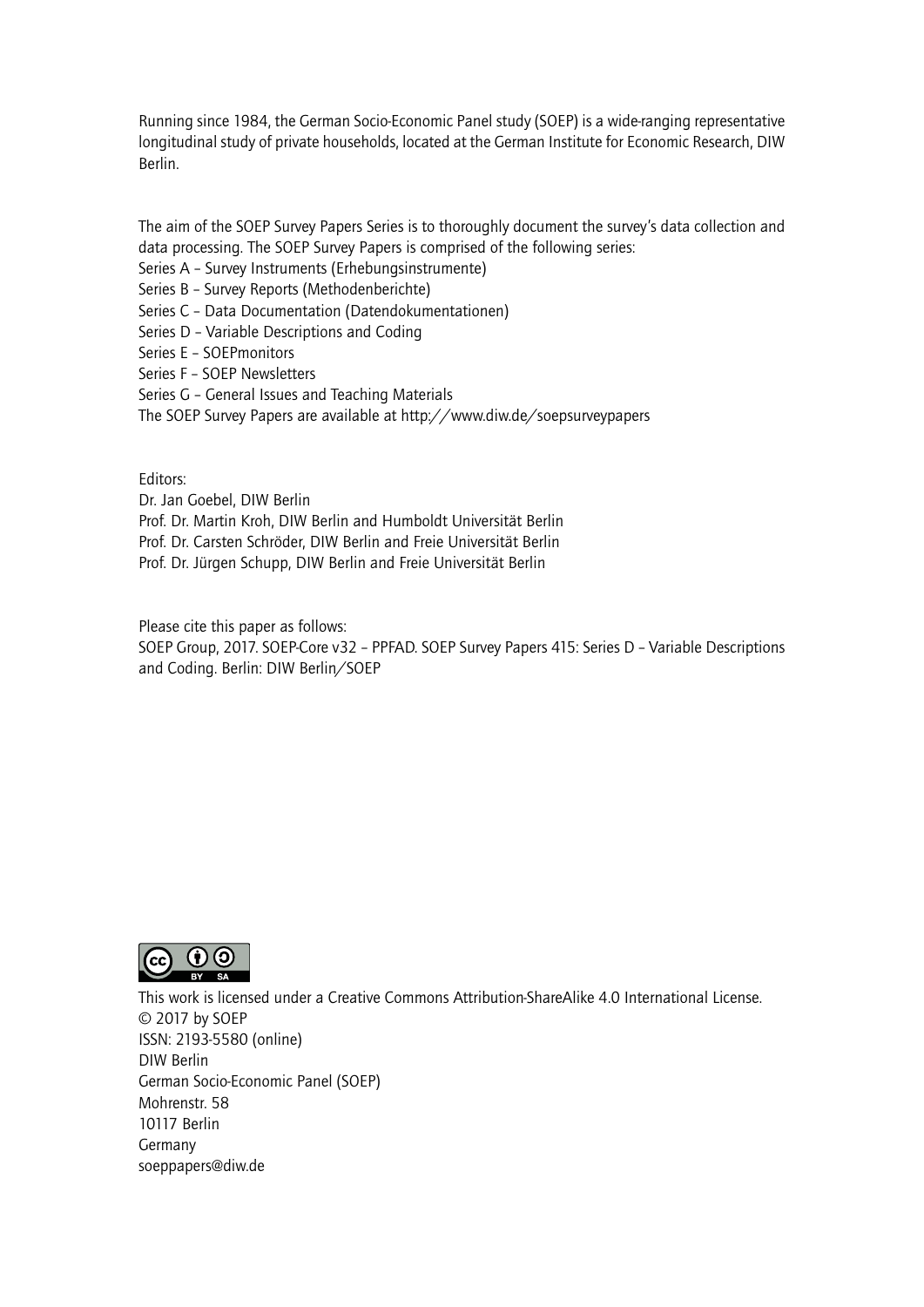

### SOEP-Core v32 – PPFAD

SOEP Group

2017

The file ppfad is part of a collection, which is released with doi:10.5684/soep.v32.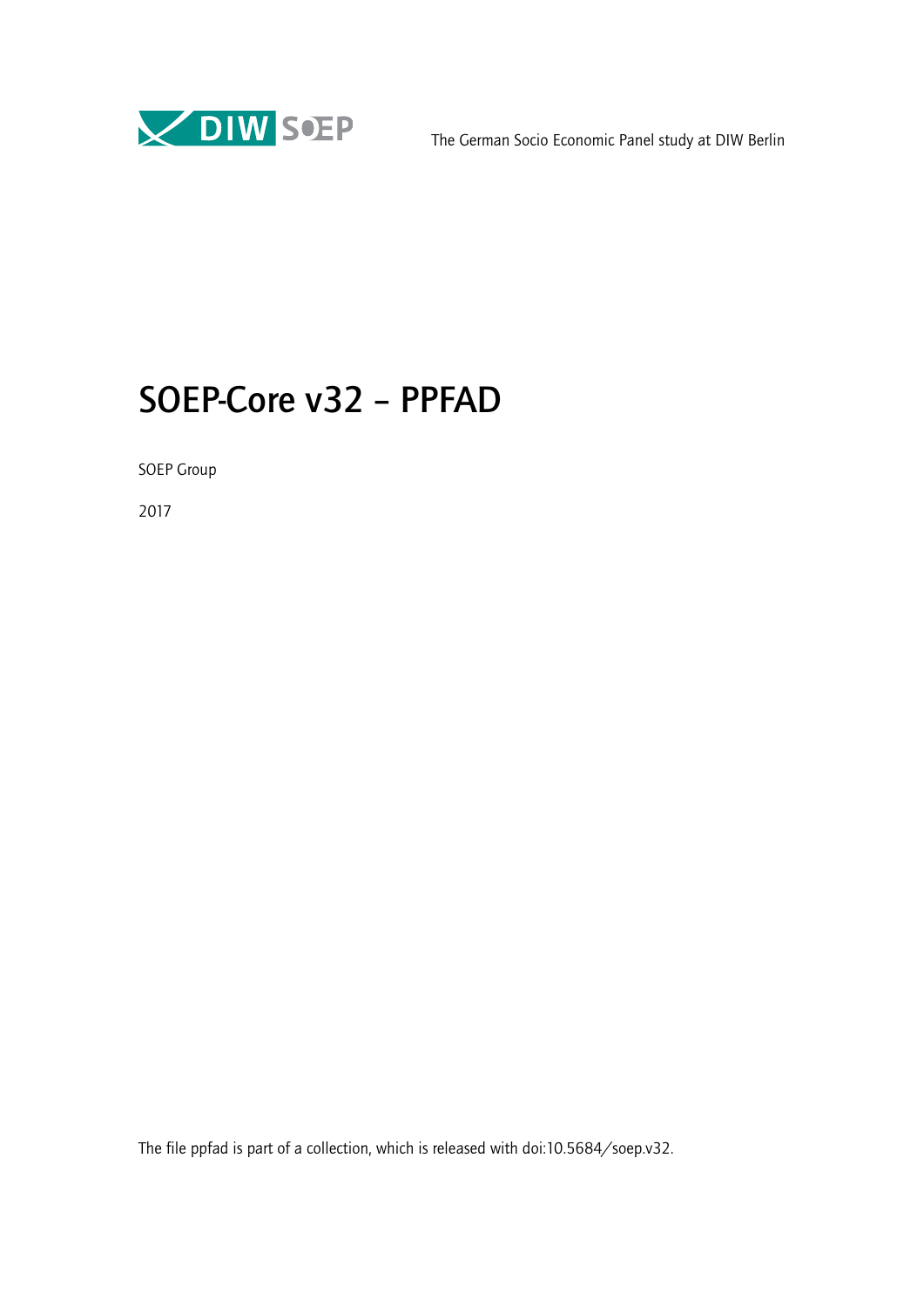#### **Contents**

| 1 | <b>General Information</b>                                                           | 3                                                                                              |
|---|--------------------------------------------------------------------------------------|------------------------------------------------------------------------------------------------|
| 2 | Primary Key, Foreign Keys and Sample Information                                     | $\overline{3}$<br>$\overline{3}$<br>$\overline{3}$<br>$\overline{3}$<br>$\overline{4}$         |
| 3 | <b>Survey History</b><br>\$casemat - Case Match, Combined Panel Households [generic] | 4<br>$\overline{4}$<br>$\overline{4}$<br>5<br>6<br>$\overline{7}$<br>$\bf 8$<br>$\overline{9}$ |
| 4 | <b>Basic Demographic Information</b>                                                 | 9<br>9<br>9<br>10<br>11<br>11<br>12<br>13<br>14<br>16<br>17<br>18<br>19<br>20                  |
|   |                                                                                      | 20                                                                                             |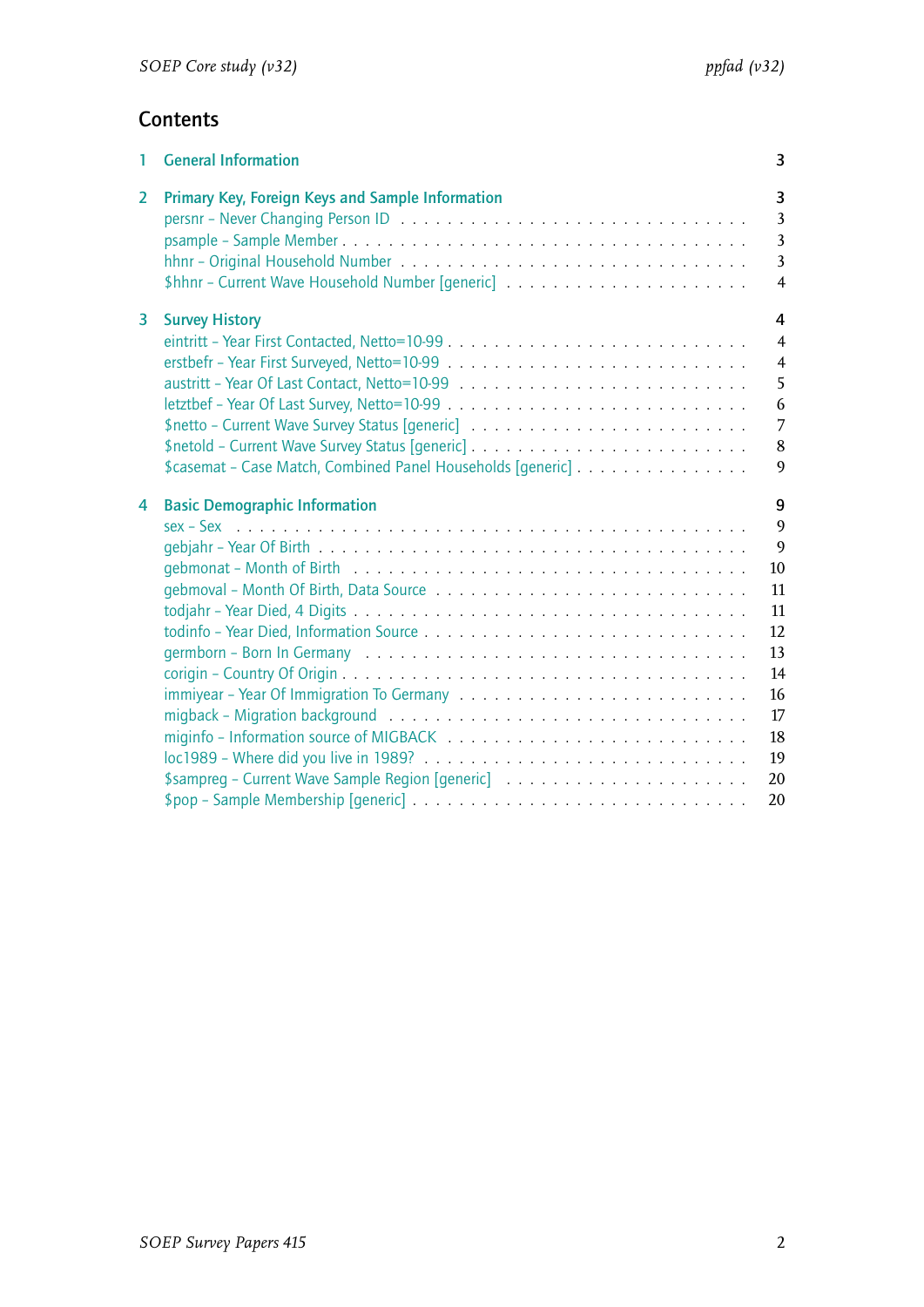#### <span id="page-4-0"></span>1 General Information

This file contains one row for each person which ever lived in a SOEP household. Each person saved in at least one \$PBRUTTO file is also in PPFAD. The primary key is PERSNR, the never changing Person ID. It indentifies each row of the file.

PPFAD is the best source, if one wants to reconstruct the survey history of a person, the household membership at a given point in time or needs some (almost) time-independent information like sample membership, sex, year and country of origin. It is recommended that these variables are used for cross-sectional and longitudinal analysis. These variables are adjusted on a wave-by-wave basis in the framework of demographic testing.

#### <span id="page-4-1"></span>2 Primary Key, Foreign Keys and Sample Information

<span id="page-4-2"></span>

| persnr - Never Changing Person ID |  |  |  |
|-----------------------------------|--|--|--|
|-----------------------------------|--|--|--|

This is the primary key in this dataset.

#### <span id="page-4-3"></span>psample – Sample Member

| [1] A 1984 Initial Sample (West)                                     | 18359 |  |
|----------------------------------------------------------------------|-------|--|
| [2] B 1984 Migration (until 1983, West)                              | 7532  |  |
| [3] C 1990 Initial Sample (East)                                     | 8908  |  |
| [4] D 1994/5 Migration (1984-1994, West)                             | 2278  |  |
| [5] E 1998 Refreshment                                               | 2940  |  |
| [6] F 2000 Refreshment                                               | 17255 |  |
| [7] G 2002 High Income                                               | 4000  |  |
| [8] H 2006 Refreshment                                               | 3774  |  |
| [9] I 2009 Innovation Sample                                         | 3702  |  |
| [10] J 2011 Refreshment                                              | 7385  |  |
| [11] K 2012 Refreshment                                              | 3484  |  |
| [12] L1 2010 Birth Cohort (2007-2010)                                | 8654  |  |
| [13] L2 2010 Family Type (Low-Income, Single-Parent, Large Families) | 9745  |  |
| [14] L3 2011 Family Type (Single-Parent, Large Families)             | 3848  |  |
| [15] M1 2013 Migration (1995-2011)                                   | 8928  |  |
| [16] M2 2015 Migration (2009-2013)                                   | 3048  |  |
| [-1] No Answer                                                       | 0     |  |
| [-2] Does not apply                                                  | 0     |  |
| [-3] Answer improbable                                               | 0     |  |
| [-4] Inadmissible multiple response                                  | 0     |  |
| [-5] Not included in this version of the questionnaire               | 0     |  |
| [-6] Version of questionnaire with modified filtering                | 0     |  |
|                                                                      |       |  |

The sample membership does never change, even if the person moves from West-Germany to East-Germany (c.p. \$SAMPREG) or aquires German citizenship. *For more information, contact:* Peter Krause (Tel. 030-89789-690)

<span id="page-4-4"></span>hhnr – Original Household Number

The ID of the household the person belongs to in the survey year, when the person enters the SOEP.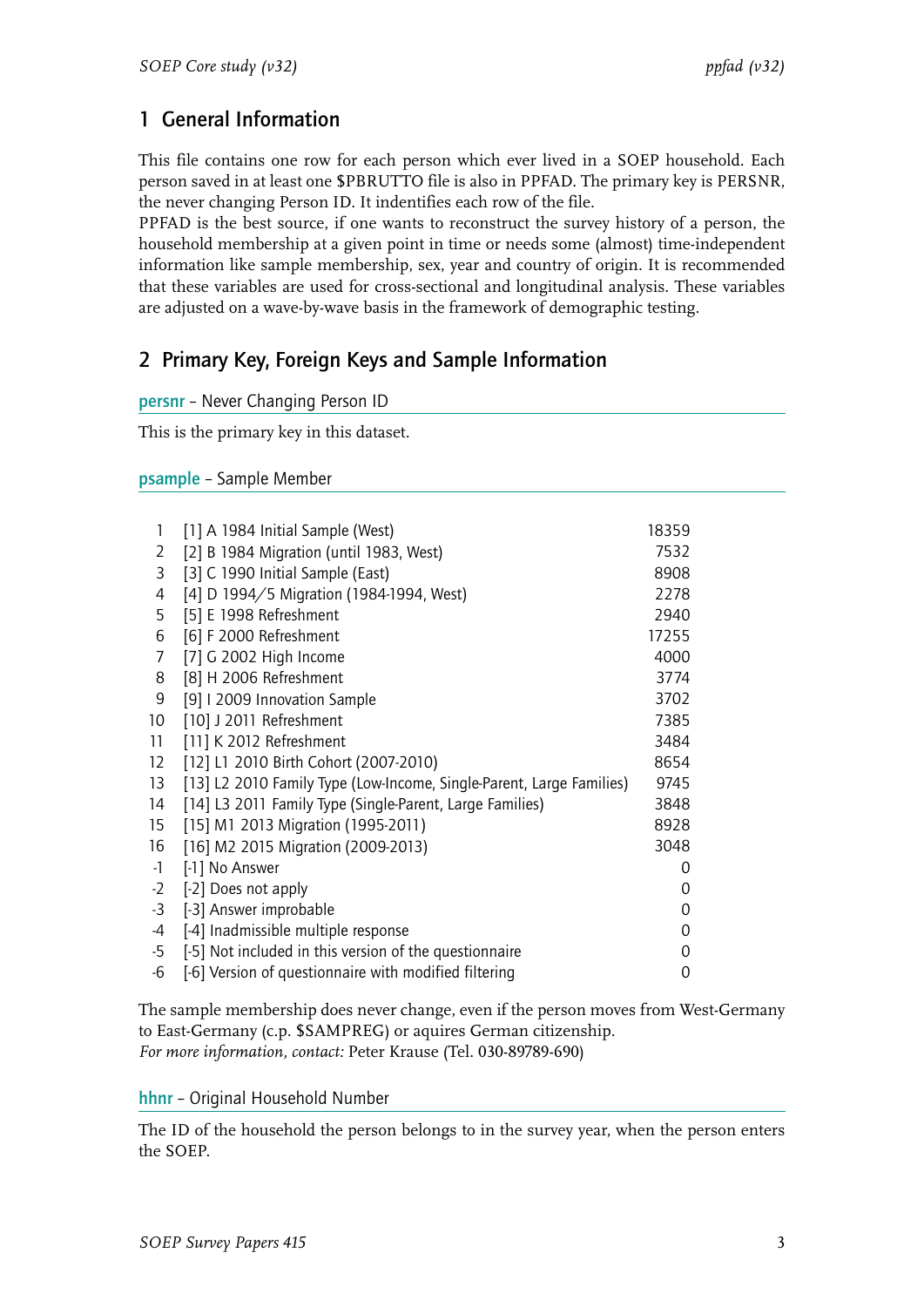#### <span id="page-5-0"></span>\$hhnr – Current Wave Household Number [generic]

#### *Waves:* all

The ID of the household in which a person lived at the time of the interview. [This information can be related to a specific variable and is not necessary generic.] *For more information, contact:* Peter Krause (Tel. 030-89789-690)

#### <span id="page-5-1"></span>3 Survey History

<span id="page-5-2"></span>

|  |  |  |  | eintritt - Year First Contacted, Netto=10-99 |
|--|--|--|--|----------------------------------------------|
|--|--|--|--|----------------------------------------------|

| 1984 |                  | 16252 |
|------|------------------|-------|
| 1985 |                  | 485   |
| 1986 |                  | 515   |
| 1987 |                  | 504   |
| 1988 |                  | 459   |
| 1989 |                  | 476   |
| 1990 |                  | 6595  |
| 1991 |                  | 609   |
| 1992 |                  | 582   |
| 1993 |                  | 574   |
| 1994 |                  | 1301  |
| 1995 |                  | 1454  |
| 1996 |                  | 564   |
| 1997 |                  | 552   |
| 1998 |                  | 2986  |
|      | (2 rows omitted) | 15617 |
| 2001 |                  | 898   |
| 2002 |                  | 4189  |
| 2003 |                  | 811   |
| 2004 |                  | 711   |
| 2005 |                  | 679   |
| 2006 |                  | 4062  |
| 2007 |                  | 655   |
| 2008 |                  | 556   |
| 2009 |                  | 3993  |
| 2010 |                  | 17736 |
| 2011 |                  | 11269 |
| 2012 |                  | 4191  |
| 2013 |                  | 9522  |
| 2014 |                  | 1114  |
| 2015 |                  | 3929  |

The year a person joined the SOEP. *For more information, contact:* Peter Krause (Tel. 030-89789-690)

<span id="page-5-3"></span>

| erstbefr - Year First Surveyed, Netto=10-99 |  |  |
|---------------------------------------------|--|--|
|---------------------------------------------|--|--|

| 1984 | 12245 |
|------|-------|
| 1985 | 527   |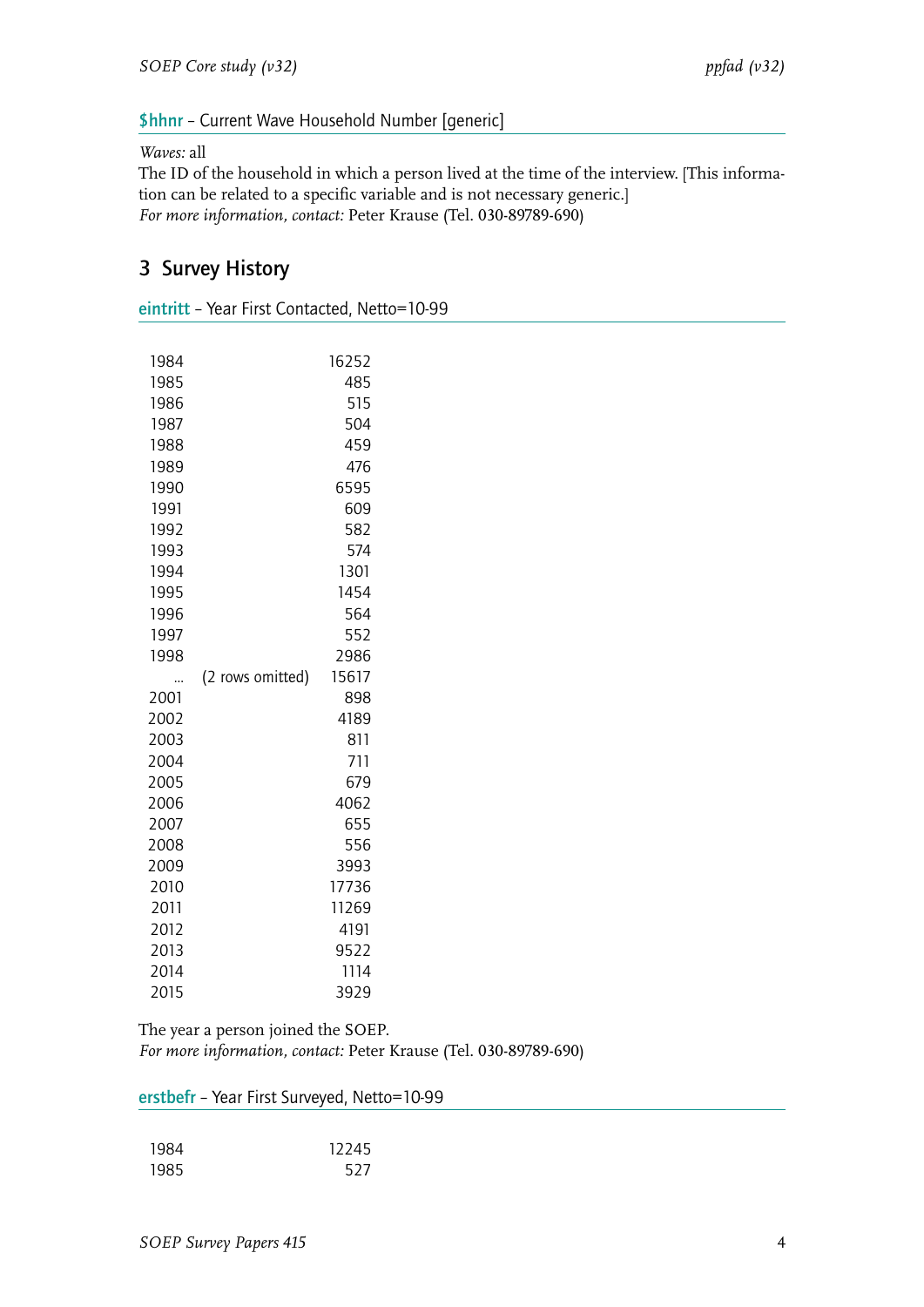| 1986 |                  | 503   |
|------|------------------|-------|
| 1987 |                  | 464   |
| 1988 |                  | 382   |
| 1989 |                  | 386   |
| 1990 |                  | 4815  |
| 1991 |                  | 506   |
| 1992 |                  | 499   |
| 1993 |                  | 476   |
| 1994 |                  | 936   |
| 1995 |                  | 1069  |
| 1996 |                  | 480   |
| 1997 |                  | 487   |
| 1998 |                  | 2326  |
|      | (3 rows omitted) | 12741 |
| 2002 |                  | 3312  |
| 2003 |                  | 779   |
| 2004 |                  | 693   |
| 2005 |                  | 655   |
| 2006 |                  | 3151  |
| 2007 |                  | 679   |
| 2008 |                  | 487   |
| 2009 |                  | 2857  |
| 2010 |                  | 8619  |
| 2011 |                  | 7403  |
| 2012 |                  | 3391  |
| 2013 |                  | 5964  |
| 2014 |                  | 1189  |
| 2015 |                  |       |
|      |                  | 2060  |

The year of a person's first interview.

*For more information, contact:* Peter Krause (Tel. 030-89789-690)

<span id="page-6-0"></span>

| austritt - Year Of Last Contact, Netto=10-99 |  |  |  |
|----------------------------------------------|--|--|--|
|                                              |  |  |  |

| 1985 | 1384 |
|------|------|
| 1986 | 1398 |
| 1987 | 837  |
| 1988 | 1072 |
| 1989 | 929  |
| 1990 | 562  |
| 1991 | 743  |
| 1992 | 886  |
| 1993 | 1072 |
| 1994 | 976  |
| 1995 | 984  |
| 1996 | 1015 |
| 1997 | 887  |
| 1998 | 1112 |
| 1999 | 1366 |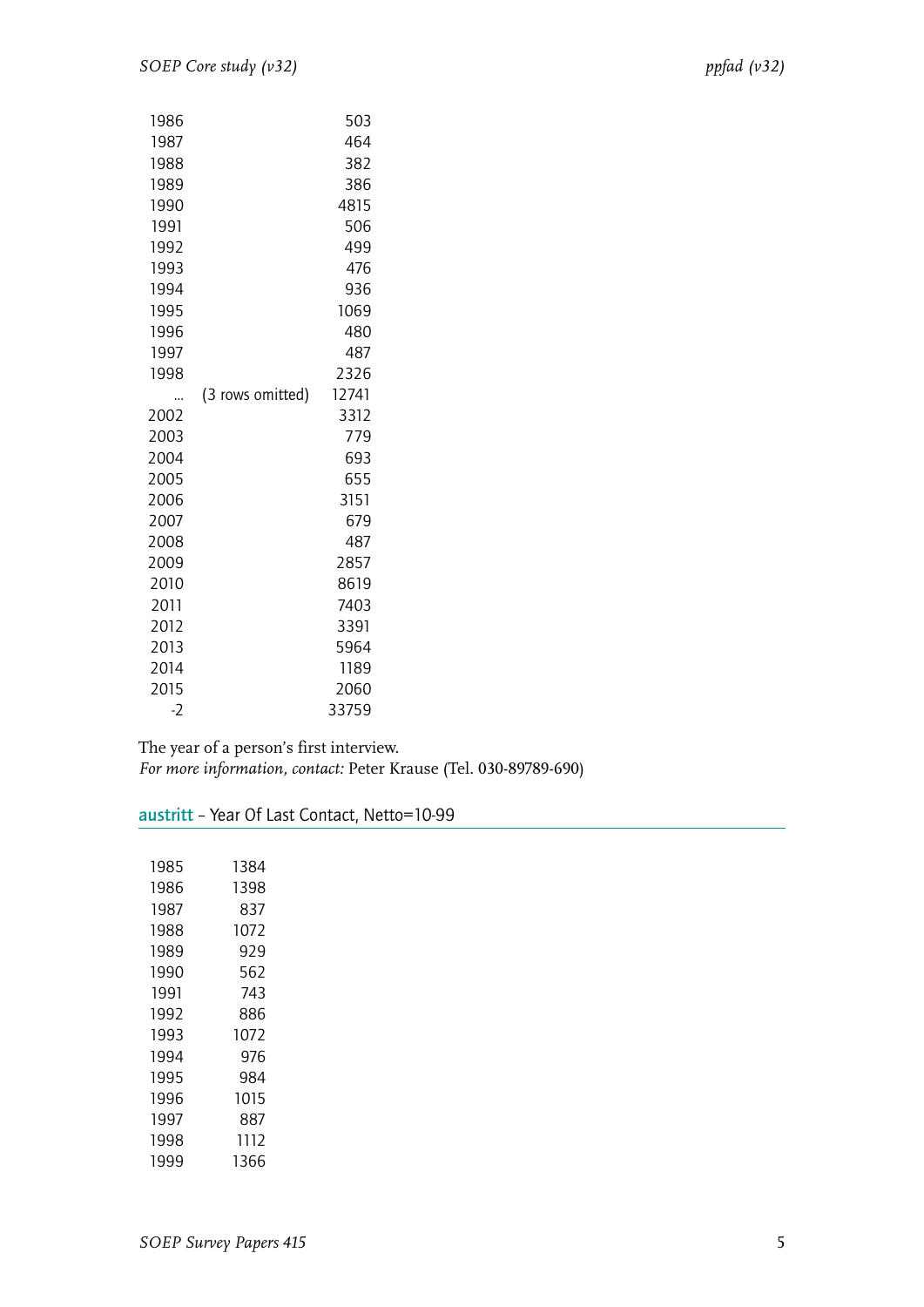| 2000 | 1109  |
|------|-------|
| 2001 | 3122  |
| 2002 | 3032  |
| 2003 | 2108  |
| 2004 | 1881  |
| 2005 | 1655  |
| 2006 | 2442  |
| 2007 | 2527  |
| 2008 | 2434  |
| 2009 | 2395  |
| 2010 | 6847  |
| 2011 | 4417  |
| 2012 | 4066  |
| 2013 | 5015  |
| 2014 | 5342  |
| 2015 | 50225 |

The year a person ultimately left SOEP (entered in YBRUTTO). *For more information, contact:* Peter Krause (Tel. 030-89789-690)

<span id="page-7-0"></span>letztbef – Year Of Last Survey, Netto=10-99

| 1984 |                  | 1451 |
|------|------------------|------|
| 1985 |                  | 962  |
| 1986 |                  | 692  |
| 1987 |                  | 836  |
| 1988 |                  | 663  |
| 1989 |                  | 525  |
| 1990 |                  | 730  |
| 1991 |                  | 756  |
| 1992 |                  | 720  |
| 1993 |                  | 758  |
| 1994 |                  | 724  |
| 1995 |                  | 702  |
| 1996 |                  | 757  |
| 1997 |                  | 901  |
| 1998 |                  | 1111 |
|      | (3 rows omitted) | 5505 |
| 2002 |                  | 2017 |
| 2003 |                  | 1391 |
| 2004 |                  | 1512 |
| 2005 |                  | 1669 |
| 2006 |                  | 2091 |
| 2007 |                  | 1844 |
| 2008 |                  | 1791 |
| 2009 |                  | 2458 |
| 2010 |                  | 4989 |
| 2011 |                  | 4044 |
| 2012 |                  | 3051 |
| 2013 |                  | 4321 |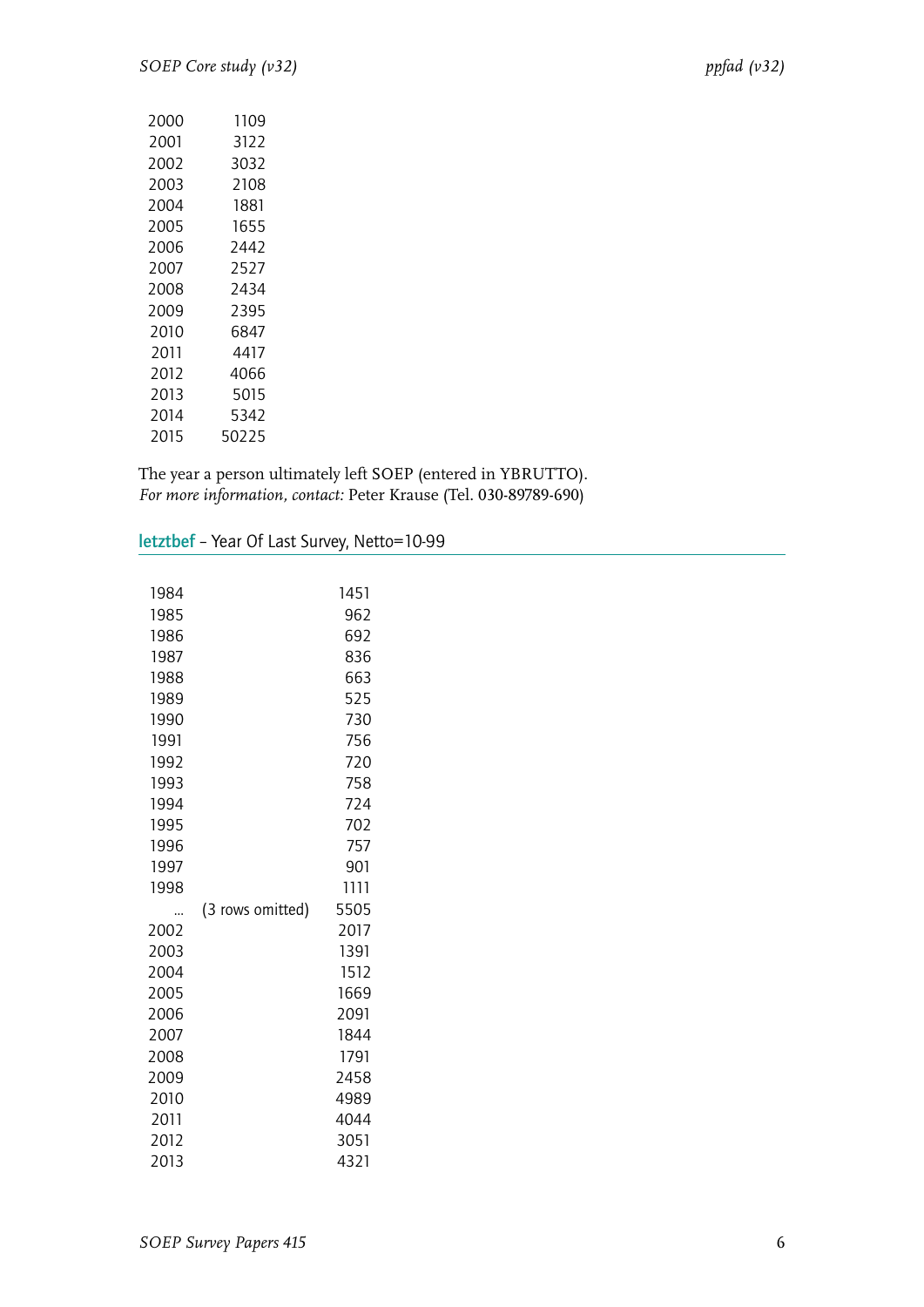| 2014 | 3927  |
|------|-------|
| 2015 | 27183 |
| -2   | 33759 |

The year of a person's most recent interview. *For more information, contact:* Peter Krause (Tel. 030-89789-690)

#### <span id="page-8-0"></span>\$netto – Current Wave Survey Status [generic]

| 10        | [10] Interviewee With Succesful Interview (P)                | 11957       |
|-----------|--------------------------------------------------------------|-------------|
| 12        | [12] Individual Questionnaire And Person Biography           | 0           |
| 13        | [13] Individual Questionnaire And Youth Biography            | 0           |
| 14        | [14] Individual Questionnaire And Other Questionnaires       | 0           |
| 15        | [15] Individual Questionnaire And Experiments, Test          | 0           |
| 16        | [16] Individual Questionnaire, First Time Surveyed, 17 Years | 280         |
| 17        | [17] Youth Biography First Time Surveyed, 17 Years           | 0           |
| 18        | [18] Individual Questionnaire And Child und 17 Years         | 8           |
| 19        | [19] Individual Questionnaire Without Household Interview    | 0           |
| 20        | [20] Children in Succesfully Interviewed Households (_Kind)  | 3928        |
| 21        | [21] Children With Mother-Child Questionnaire_I, 0-1 Year    | 0           |
| 22        | [22] Children With Mother-Child Questionnaire_II, 2-3 Year   | 0           |
| 23        | [23] Children With Mother-Child Questionnaire_III, 5-6 Year  | 0           |
| 24        | [24] Parents with children 7-8 year                          | 0           |
| 25        | [25] Parents with children 9-10 year                         | $\mathbf 0$ |
| $\ddotsc$ | (13 rows omitted)                                            | 79          |
| 89        | [89] Repatriate - (was drop out [90])                        | 0           |
| 90        | [90] Individual Dropouts PBR_EXIT                            | 0           |
| 91        | [91] Moved abroad                                            | 0           |
| 92        | [92] Moved abroad (abroad)                                   | 0           |
| 93        | [93] Moved abroad (exit)                                     | 0           |
| 94        | [94] Person Gap with advices                                 | 0           |
| 97        | [97] advice to dead person (exit)                            | 0           |
| 98        | [98] advice to dead person (VP)                              | 0           |
| 99        | [99] Has Died                                                | 0           |
| $-1$      | [-1] No Answer                                               | 0           |
| $-2$      | [-2] Does not apply                                          | 97588       |
| $-3$      | [-3] Answer improbable                                       | 0           |
| $-4$      | [-4] Inadmissible multiple response                          | 0           |
| $-5$      | [-5] Not included in this version of the questionnaire       | 0           |
| $-6$      | [-6] Version of questionnaire with modified filtering        | 0           |
|           |                                                              |             |

*Waves:* all

The connection between persons and survey instrument can be retraced with the help of the variables \$NETTO in PPFAD or \$HNETTO in HPFAD: They show which survey modules (questionnaieres) have been completed or the reason for non-response are stored in this variable.

With the year 2006 (wave W, 23rd survey wave) the compilation of data on the survey population has changed fundamentally. Previously, an individual interview was carried out with all household members above the age of 16. As of 2006, the regular individual interviews based on the standard adult questionnaire are introduced one year later when household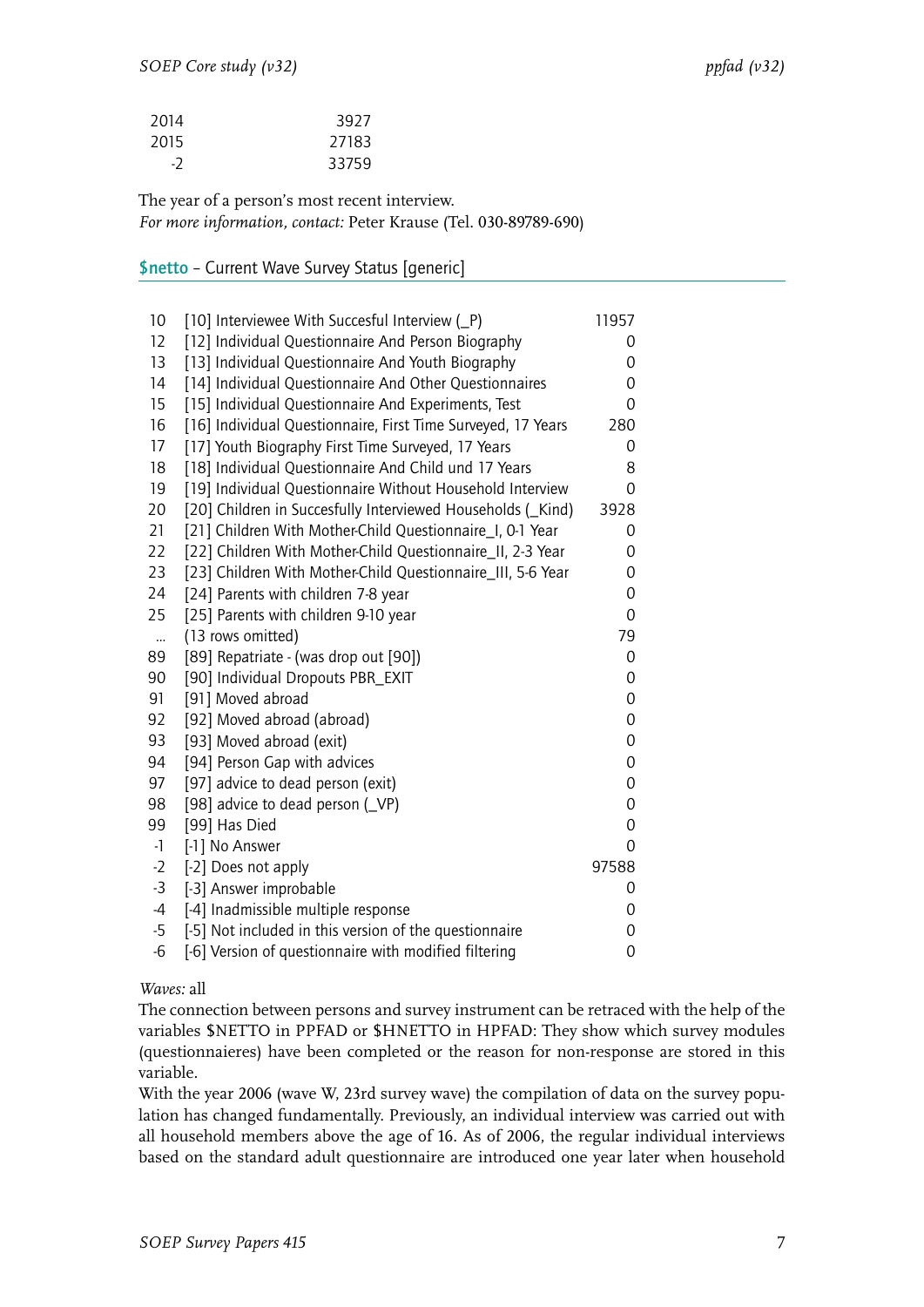members reach the age of 18. Seventeen-year-olds instead receive an expanded youth questionnaire in their first year as SOEP respondents. (This applies to the old samples A-G; for the new sample H, distribution of this youth questionnaire will start next year, while this year's 17-year-olds have received the regular individual questionnaire, in line with the old system).

This means that we now have two instruments instead of one to obtain data on respondents: the individual and the youth questionnaire. To ensure a consistent differentiation over time, it will therefore be necessary either to include the youth population of the current year or to increase the age limit for all previous years. The \$NETTO variable assists retrospectively in both differentiations for the entire survey period.

\$NETTO has more detailed information than \$NETOLD: The Codes 10-39 describe the population in realized and not realized households if these households were part of the current gross population. [This information can be related to a specific variable and is not necessary generic.]

*For more information, contact:* Peter Krause (Tel. 030-89789-690)

<span id="page-9-0"></span>\$netold – Current Wave Survey Status [generic]

|      | [0] Person Gap PBR_EXIT                                |       |
|------|--------------------------------------------------------|-------|
|      | [1] Successful Interview _P                            | 12245 |
| 2    | [2] Below Survey Age _KIND                             | 3928  |
| 3    | [3] Did Not Participate _PBRUTTO                       | 79    |
| 4    | [4] Missing This Wave _PLUECKE                         |       |
| 5    | [5] Interviewee Without Household Interview            |       |
| $-1$ | [-1] No Answer                                         |       |
| $-2$ | [-2] Does not apply                                    | 97588 |
| $-3$ | [-3] Answer improbable                                 |       |
| -4   | [-4] Inadmissible multiple response                    |       |
| -5   | [-5] Not included in this version of the questionnaire |       |
| -6   | [-6] Version of questionnaire with modified filtering  |       |

#### *Waves:* all

A coarsened version of \$NETTO. The code 1 refers (from 2006 on) not only to persons with a realized personal questionnaire and includes also persons with a realized youth questionnaire.

Based on \$NETTO o-Variable the following populations can be identified:

- Respondents aged 17 and older: \$netto 10-19 [\$netold 1,5]
- in realized houdeholds: \$netto 10-18 [\$netold 1 ]
- 17-years old with Youth-Questionnaire: \$netto 17 [\$netold 1 ]
- Respondents aged 18 and older: (only Person Questionnaire): \$netto 10-16 [\$netold 1 ]
- Childs in realized households: \$netto 20-29 [\$netold 2 ]
- Persons in current address-log: \$netto 10-39 [\$netold 1-4]

You need the additional variable \$HNETTO (HPFAD) if you want to differentiate between person in realized and non-realized households. The variable \$POP includes this differentiation and identifies additionally private and institutionalized households. [This information can be related to a specific variable and is not necessary generic.]

*For more information, contact:* Peter Krause (Tel. 030-89789-690)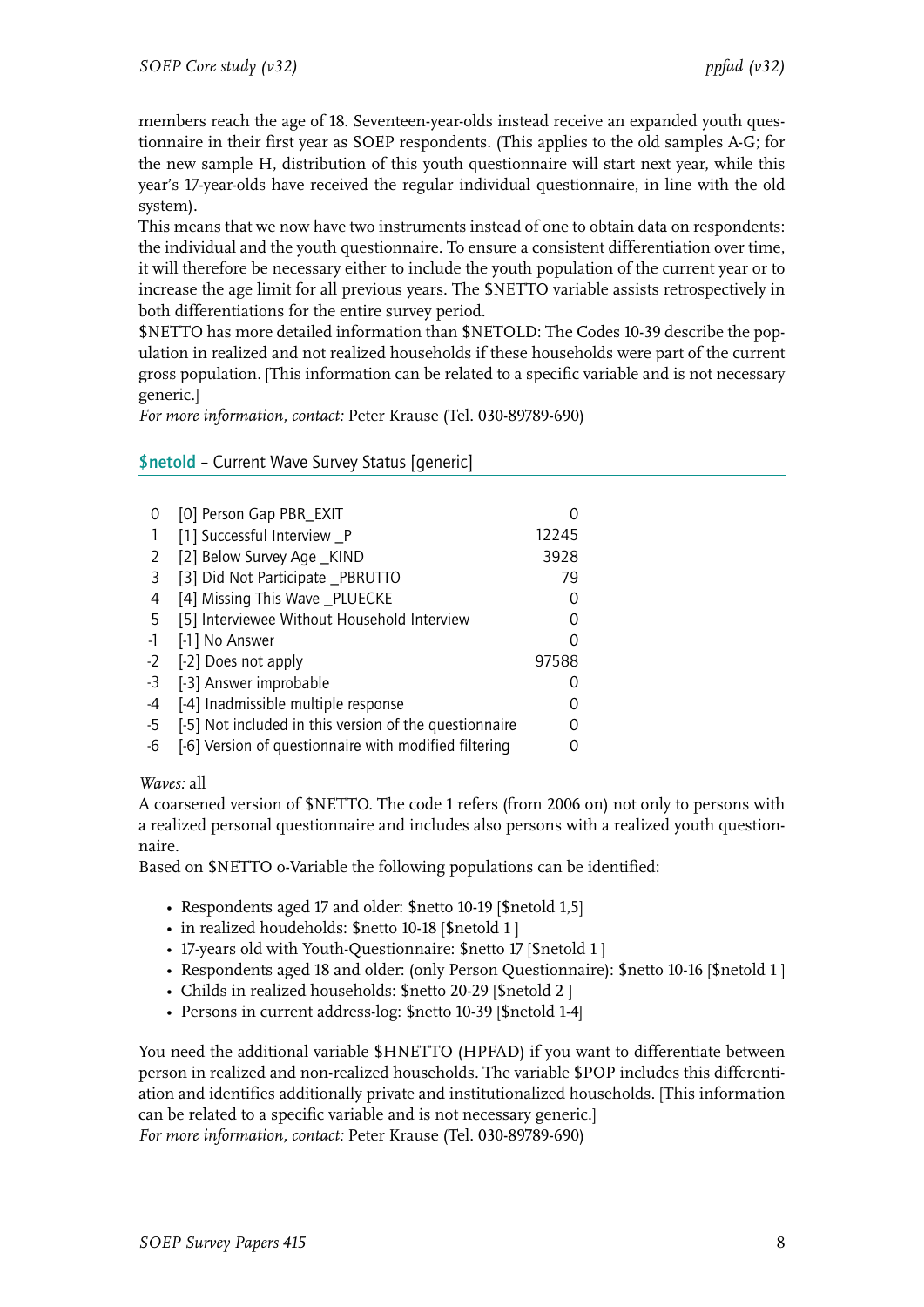#### <span id="page-10-0"></span>\$casemat – Case Match, Combined Panel Households [generic]

| 0     | [0] CASE With HH Details                               |        |
|-------|--------------------------------------------------------|--------|
| 27367 |                                                        |        |
| 27430 |                                                        |        |
|       | -1 [-1] No Answer                                      |        |
|       | -2 [-2] Does not apply                                 | 113837 |
|       | -3 [-3] Answer improbable                              |        |
|       | -4 [-4] Inadmissible multiple response                 |        |
| -5    | [-5] Not included in this version of the questionnaire |        |
| -6    | [-6] Version of questionnaire with modified filtering  |        |

*Waves:* since j

It is possible that Individuals from different original households (HHNR) move together in one common household. Then people with identical values for \$HHNR in one wave have different values for HHNR. Only for those persons moving together \$CASEMAT contains the HHNR of the other household members. This information is not relevant when linking person and household data based on the current household number \$HHNR. [This information can be related to a specific variable and is not necessary generic.] *For more information, contact:* Peter Krause (Tel. 030-89789-690)

#### <span id="page-10-1"></span>4 Basic Demographic Information

<span id="page-10-2"></span>sex – Sex

|    | 1 [1] Male                                                | 56186    |
|----|-----------------------------------------------------------|----------|
|    | 2 [2] Female                                              | 57630    |
|    | -1 [-1] No Answer                                         | 24       |
|    | -2 [-2] Does not apply                                    | 0        |
|    | -3 [-3] Answer improbable                                 | 0        |
|    | -4 [-4] Inadmissible multiple response                    | 0        |
|    | -5 [-5] Not included in this version of the questionnaire | 0        |
| -6 | [-6] Version of questionnaire with modified filtering     | $\Omega$ |

Respondent's (last) sex, plausibility longitudinally validated. *For more information, contact:* Peter Krause (Tel. 030-89789-690)

<span id="page-10-3"></span>gebjahr – Year Of Birth

| 1882 | 1              |
|------|----------------|
| 1888 | 1              |
| 1892 | 7              |
| 1893 | $\overline{2}$ |
| 1894 | 3              |
| 1895 | 6              |
| 1896 | 14             |
| 1897 | 12             |
| 1898 | 15             |
| 1899 | 29             |
|      |                |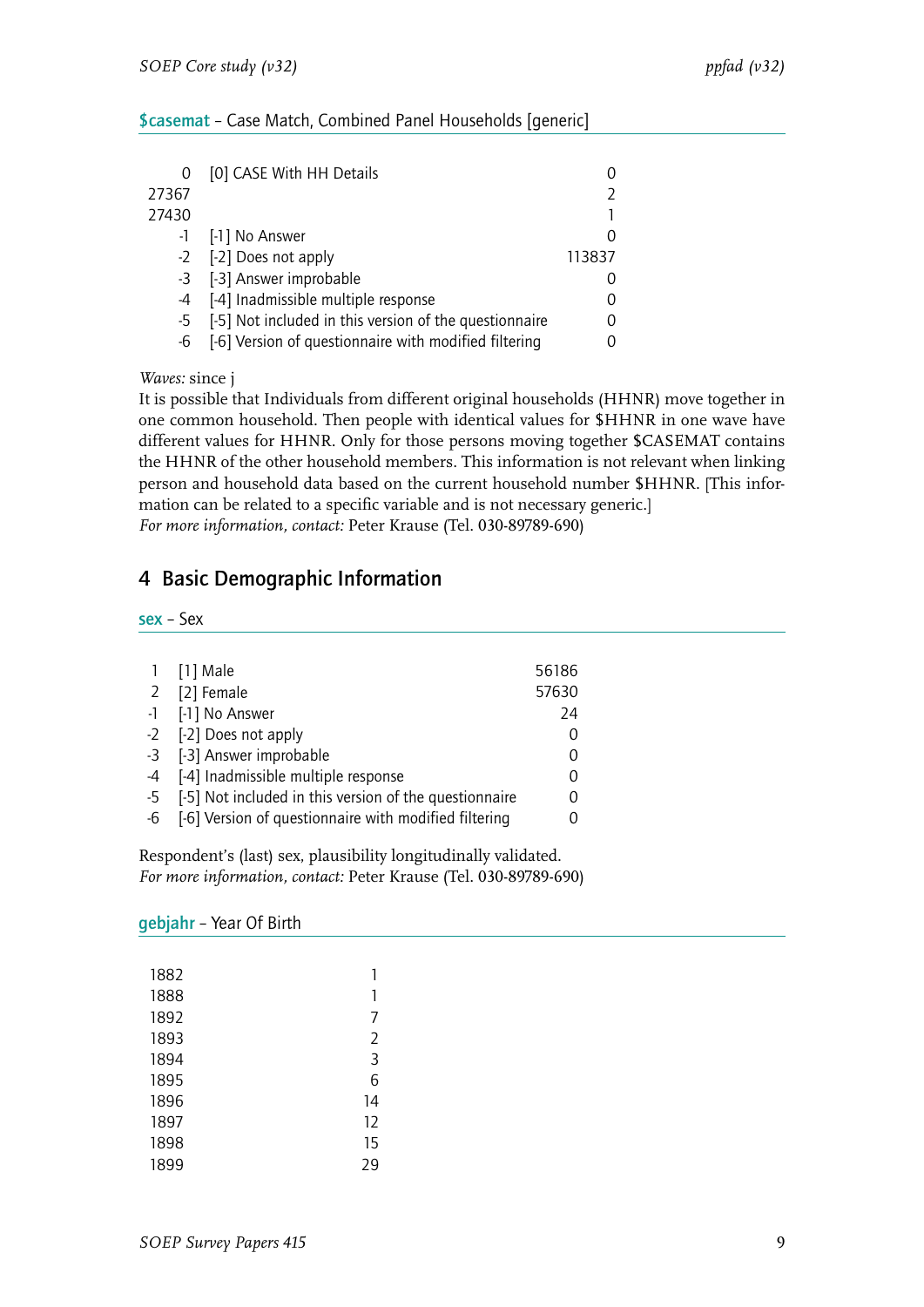| 1900 |                   | 36    |
|------|-------------------|-------|
| 1901 |                   | 32    |
| 1902 |                   | 54    |
| 1903 |                   | 43    |
| 1904 |                   | 57    |
|      | (97 rows omitted) | 97393 |
| 2002 |                   | 1261  |
| 2003 |                   | 1274  |
| 2004 |                   | 1289  |
| 2005 |                   | 1263  |
| 2006 |                   | 1189  |
| 2007 |                   | 1603  |
| 2008 |                   | 1516  |
| 2009 |                   | 1337  |
| 2010 |                   | 1330  |
| 2011 |                   | 699   |
| 2012 |                   | 663   |
| 2013 |                   | 602   |
| 2014 |                   | 497   |
| 2015 |                   | 185   |
| -1   |                   | 1427  |

Respondent's year of birth, plausibility longitudinally validated. *For more information, contact:* Peter Krause (Tel. 030-89789-690)

#### <span id="page-11-0"></span>gebmonat – Month of Birth

| $[1]$ January                                          | 7268  |
|--------------------------------------------------------|-------|
| [2] February                                           | 6648  |
| [3] March                                              | 7363  |
| [4] April                                              | 6624  |
| [5] May                                                | 6941  |
| $[6]$ June                                             | 6553  |
| $[7]$ July                                             | 6971  |
| [8] August                                             | 6772  |
| [9] September                                          | 6857  |
| [10] October                                           | 6563  |
| [11] November                                          | 6045  |
| [12] December                                          | 6272  |
| [-1] No Answer                                         | 15719 |
| [-2] Does not apply                                    | 0     |
| [-3] Answer improbable                                 |       |
| [-4] Inadmissible multiple response                    | 0     |
| [-5] Not included in this version of the questionnaire | 17243 |
| [-6] Version of questionnaire with modified filtering  | 0     |
|                                                        |       |

The month of birth

• was asked starting with wave W (2006) in the mother-child-questionnaire, resulting in file BIOAGE01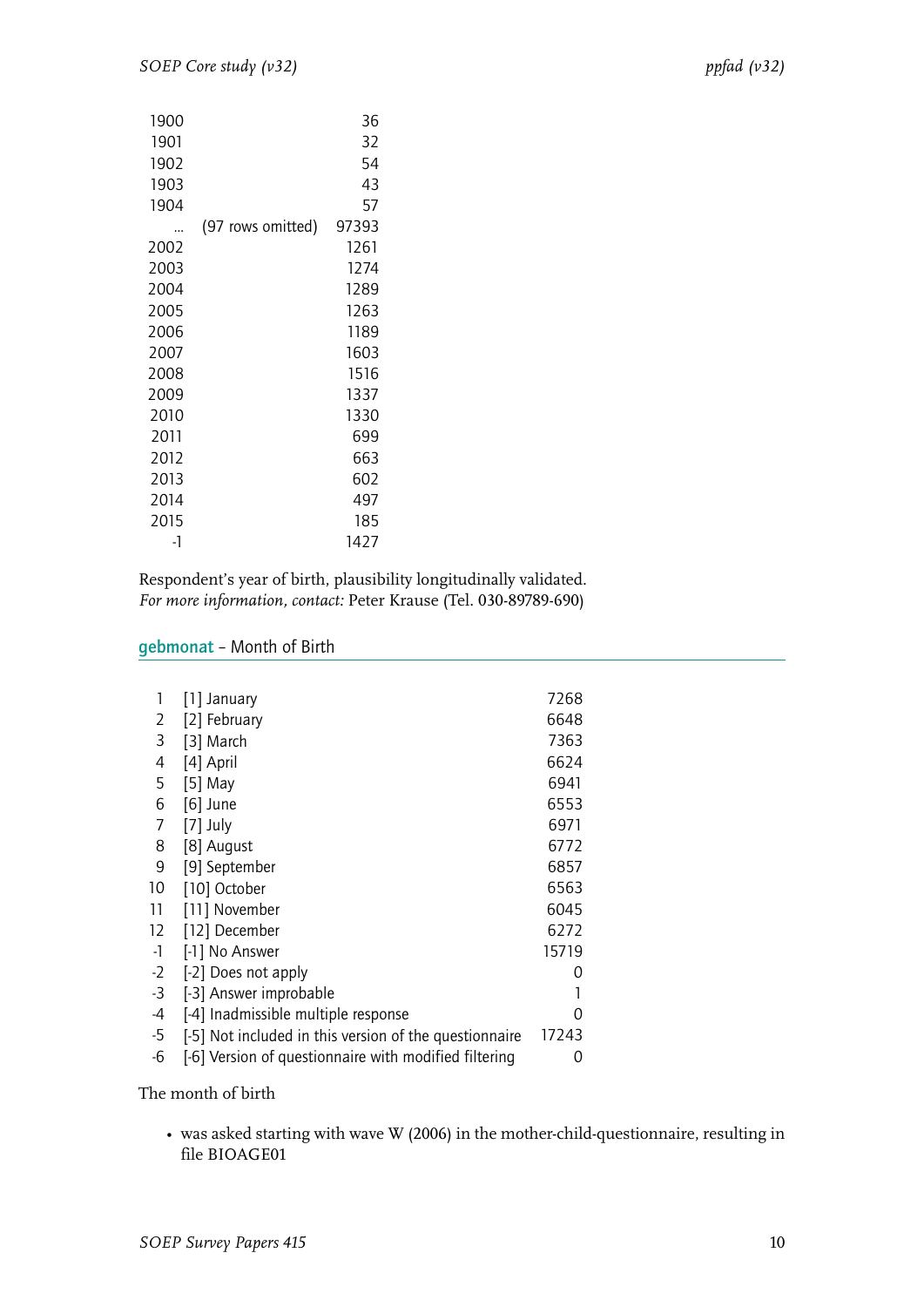- was asked starting with wave T (2003) in supplementary biography questionnaire, resulting in file \$LELA (file not available with the SOEP data distribution)
- was asked in wave S individual questionnaire, resulting in file SP
- is recorded for all children within the file TKIND (wave T, 2003)
- can be approximately derived for newborn children from the month of moving into the household, stored in file \$PBRUTTO
- can be reported by parents in the personal questionnaire (which might simultaneously establish a link to the child), stored in file \$P

whereas the former information is prefered over the latter. This means the generated information (from TKIND, \$PBRUTTO or \$P) will only be utilized if no further, questionnaire based information for the month of birth is available. The generated month of birth could only be constructed for people who were born while their parents were members of the SOEP. Several adjustments and tests of the generated data have been done which showed that – in the cases in which the generated data was also collected by SP, \$LELA or \$KIND – the data generation is almost always congruent with the collected data and therefore has proven to be reliable. The used source of information is stored in GEBMOVAL.

While this provides the relevant information for most of the current panel members, the information remains missing for some persons including temporary dropouts or people who exited in a previous wave. For some of them the month of birth could be reconstructed. This reconstruction remains an approximation and might differ from the true month of birth in individual cases.

*For more information, contact:* Christian Schmitt (Tel. 030-89789-603)

|      | [1] Generated from gebmonth (parents)                  | 1524  |
|------|--------------------------------------------------------|-------|
| 2    | [2] Ppfad, carry forward                               |       |
| 3    | [3] \$kind, Info from mother                           | 11437 |
| 4    | [4] Info From Sp                                       | 26769 |
| 5    | [5] Info From \$lela                                   | 28471 |
| 6    | [6] Info From bioage01 (mother)                        | 7294  |
| 7    | [7] Info from \$PAGE17                                 | 5382  |
| -1   | [-1] No Answer                                         | 15719 |
| $-2$ | [-2] Does not apply                                    |       |
| $-3$ | [-3] Answer improbable                                 |       |
| -4   | [-4] Inadmissible multiple response                    |       |
| -5   | [-5] Not included in this version of the questionnaire | 17243 |
| -6   | [-6] Version of questionnaire with modified filtering  |       |

#### <span id="page-12-0"></span>gebmoval – Month Of Birth, Data Source

Indicates the data source for the month of birth (GEBMONAT). *For more information, contact:* Christian Schmitt (Tel. 030-89789-603)

<span id="page-12-1"></span>

| todjahr - Year Died, 4 Digits |  |  |  |  |
|-------------------------------|--|--|--|--|
|-------------------------------|--|--|--|--|

| 1984 | $\prime$ |
|------|----------|
| 1985 | 76       |
| 1986 | 101      |
| 1987 | 111      |
| 1988 | 114      |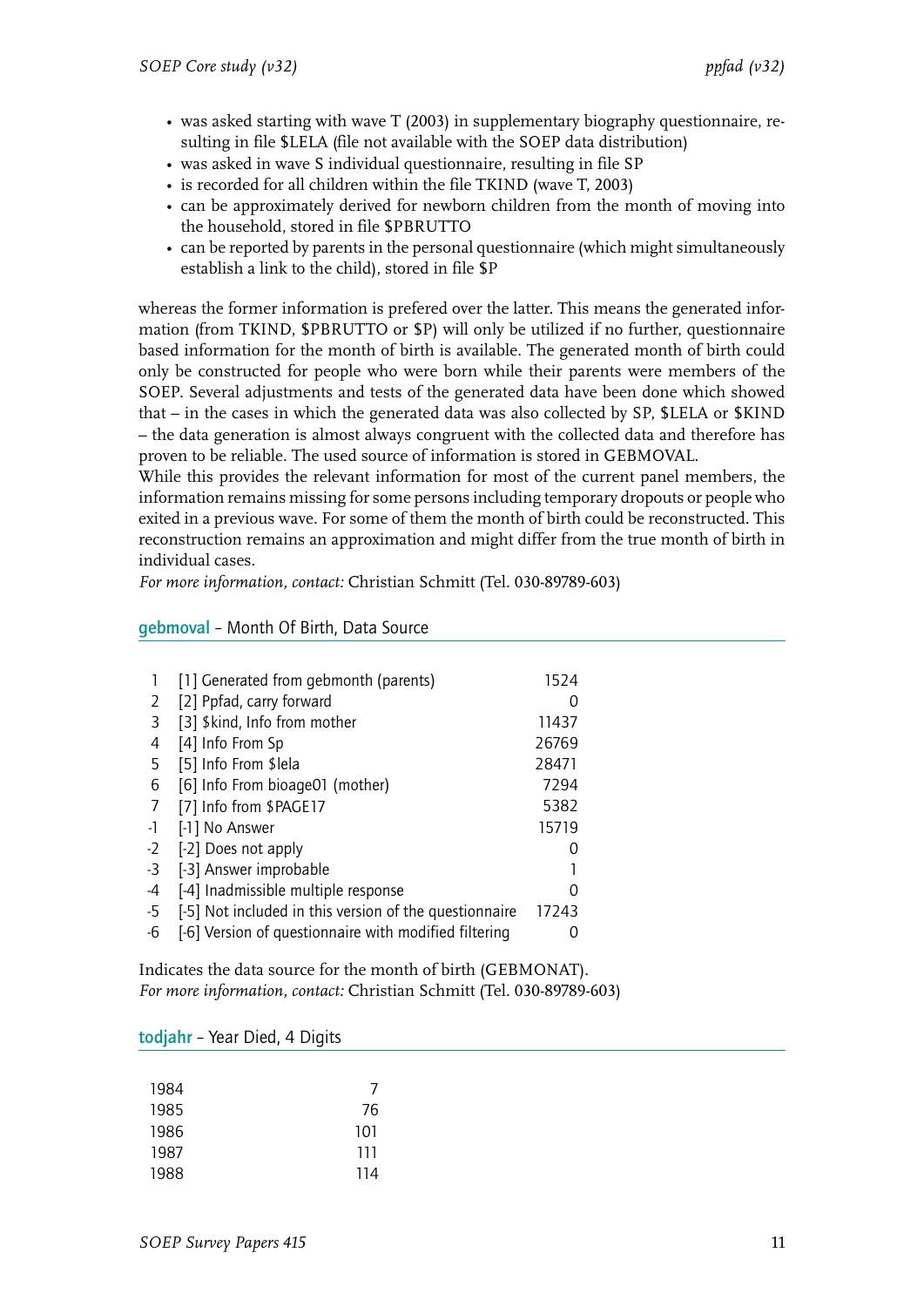| 1989 |                  | 120    |
|------|------------------|--------|
| 1990 |                  | 92     |
| 1991 |                  | 152    |
| 1992 |                  | 145    |
| 1993 |                  | 165    |
| 1994 |                  | 140    |
| 1995 |                  | 192    |
| 1996 |                  | 185    |
| 1997 |                  | 161    |
| 1998 |                  | 183    |
|      | (4 rows omitted) | 901    |
| 2003 |                  | 290    |
| 2004 |                  | 321    |
| 2005 |                  | 353    |
| 2006 |                  | 325    |
| 2007 |                  | 304    |
| 2008 |                  | 337    |
| 2009 |                  | 189    |
| 2010 |                  | 201    |
| 2011 |                  | 163    |
| 2012 |                  | 179    |
| 2013 |                  | 214    |
| 2014 |                  | 212    |
| 2015 |                  | 186    |
| -1   |                  | 31     |
| $-2$ |                  | 107690 |

The variable TODJAHR contains the four-digit year of death for persons whose death could be firmly established or a missing value code:

- (-2): persons, for whom it is unknown whether they are deceased (that is, both persons still living up to that wave, and persons whose exact whereabouts is unknown and have dropped out of SOEP)
- (-1): persons, for whom the fact of death is known, but the year of death is unknown.

*For more information, contact:* Martin Kroh (+49 30 89789 678)

<span id="page-13-0"></span>todinfo – Year Died, Information Source

|    | [1] From Annual Survey (pbr_exit)   | 4308   |
|----|-------------------------------------|--------|
| 2  | [2] survey about died person $(*)$  | 21     |
| 3  | [3] survey about parents (\$lela)   |        |
| 4  | [4] Infratest drop-out study 1992   | 5      |
| 5  | [5] Infratest drop-out study 2001   | 718    |
| 6  | [6] Infratest drop-out study 2007   | 5      |
| 7  | [7] Infratest drop-out study 2008/9 | 949    |
| 8  | [8] Modul Family changes [P]        | 111    |
| -1 | [-1] No Answer                      | 31     |
| -2 | [-2] Does not apply                 | 107690 |
| -3 | [-3] Answer improbable              |        |
| -4 | [-4] Inadmissible multiple response |        |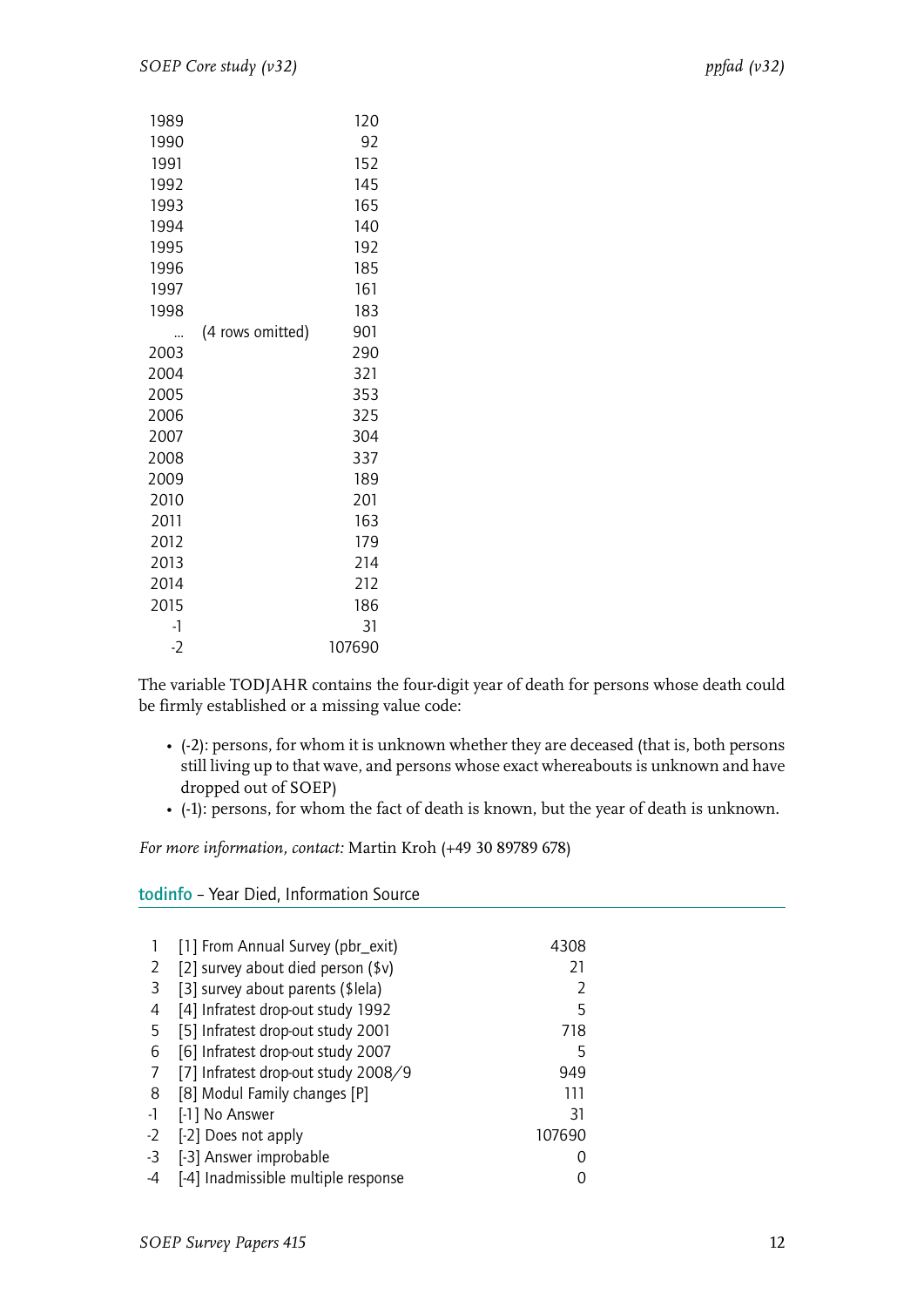$-5$  [ $-5$ ] Not included in this version of the questionnaire  $0$ 

-6 [-6] Version of questionnaire with modified filtering 0

For all persons who have been identified as deceased over the course of SOEP, the variable TODINFO gives the source of this information.

53 persons were identified as deceased in the Infratest Field Organization Study (Follow-up study of drop-outs between 1984 and 1992) carried out from April – June 1992.

In the framework of the Infratest Field Organization Study (follow-up study of drop-outs) of 2001, a total of over 700 persons were identified as deceased. Among them were several with multiple entries for year of death, that is, persons who were already identified as deceased in the standard wave-to-wave follow-up procedure (stored in the file PBR\_EXIT) or in the Infratest Field Organization Study of 1992. A generally very high level of correspondence was found between the information given in the standard follow-up procedure and the point of death established ex-post in the Infratest Field Organization Studies. For ten persons, the year of dropping out of SOEP was used to impute the missing year of death. In the third of those follow-up studies which has been conducted in 2007, another 21 individuals were identified as deceased between 2001 and 2005. For 18 of those persons a valid year of death could be investigated, for the remaining three observations for which the exact year of death is unknown, TODJAHR has been set to the standard missing code "-1".

When the data from the Infratest Field Organization Study contradicted the data from PBR\_EXIT (help for old friends: YPBRUTTO in earlier releases), the data from the Field Organization Study was used.

*For more information, contact:* Martin Kroh (+49 30 89789 678)

<span id="page-14-0"></span>germborn – Born In Germany

|      | [1] Immigrant Before 49 Or German Born                 | 87446            |
|------|--------------------------------------------------------|------------------|
|      | 2 $[2]$ Immigrant > 1984                               | 17201            |
|      | -1 [-1] No Answer                                      | 2390             |
|      | -2 [-2] Does not apply                                 | 6803             |
|      | -3 [-3] Answer improbable                              |                  |
| -4   | [-4] Inadmissible multiple response                    | $\left( \right)$ |
| $-5$ | [-5] Not included in this version of the questionnaire | 0                |
| -6   | [-6] Version of questionnaire with modified filtering  |                  |

The SOEP data comprises a sizeable number of immigrants to Germany and their descendants. Several user-friendly variables identify these groups (GERMBORN, CORIGIN, IM-MIYEAR, MIGBACK, MIGINFO) and thus give information on the migration backgrounds of all persons who have ever been a part of a SOEP household (i.e., the population from PPFAD). Information for these variables is collected primarily from the wave-specific individual questionnaires (\$P or \$PAUSL) or the variations of the "Biography/Life history" questionnaires (integrated biographical data files for Waves A to L in BIOLELA or life course information on first-time respondents since Wave M in \$LELA) and from the additional 16- 17-year-old questionnaire in use since 2000 (\$JUGEND).

GERMBORN specifies whether a person was born in Germany or in another country. Persons who immigrated to Germany before 1950 are considered as being born in Germany (1949 was the founding year of the Federal Republic of Germany; see also IMMIYEAR). Although most of the respondents gave information on their country of birth, for some cases, additional indicators were used to minimize the portion of missing values. These indicators were used in the following order: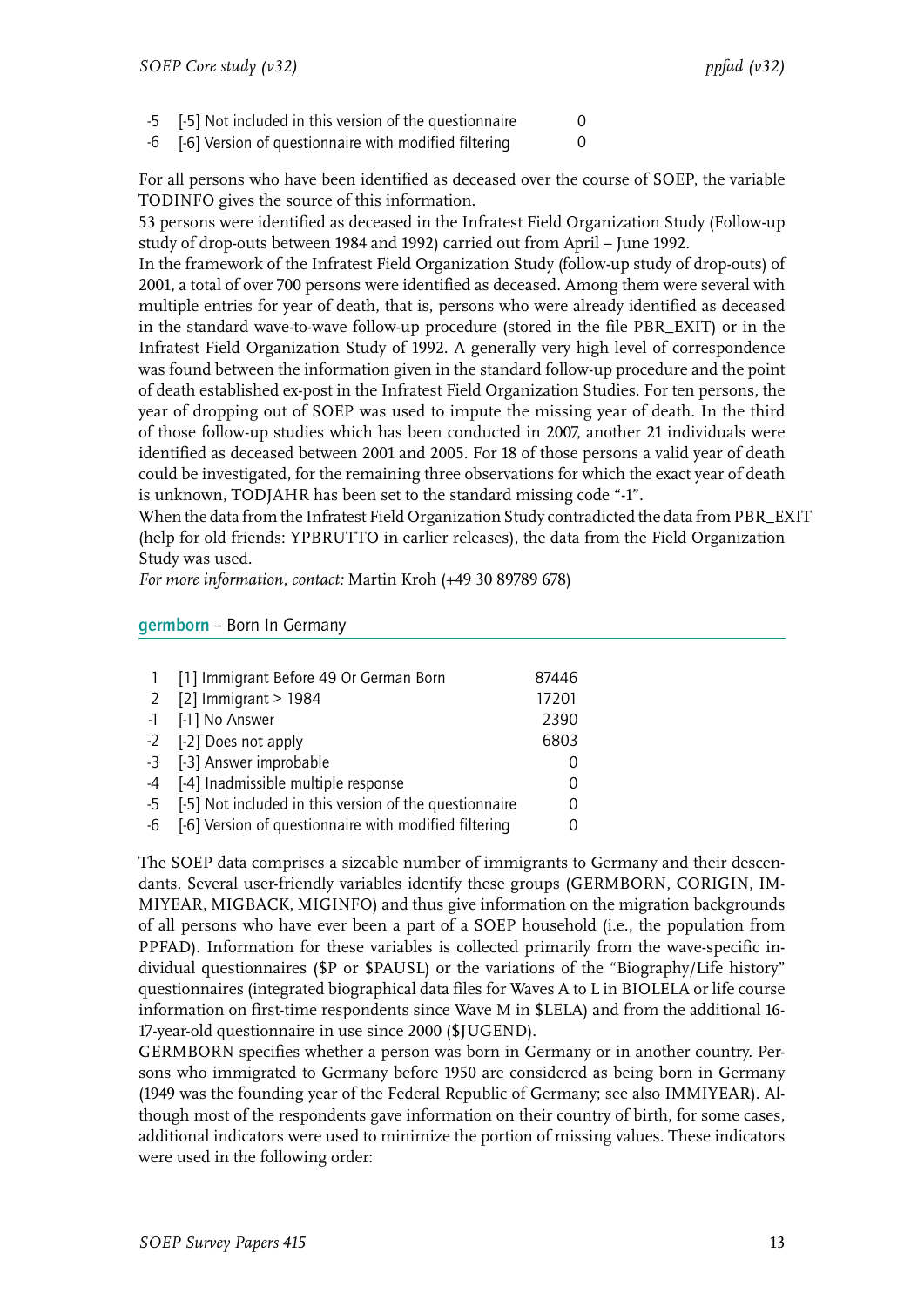- 1. Mothers' country of birth, their immigration history, and their place of residency at the time of the respondents' birth were taken into account to approximate the respondents' most probable place of birth. For instance, when a respondent was born after his/her mother immigrated to Germany, the respondent is considered to have been born in Germany.
- 2. The respondents' immigration year (IMMIYEAR), country of origin (CORIGIN), and citizenship (NATION\$\$ from PGEN, \$P or \$JUGEND, or \$PNAT from \$BRUTTO) were further taken into account to identify a respondents' country of birth. For instance, an immigration year implies another country of birth than Germany.
- 3. Minor children living in a household consisting only of persons born in Germany were considered to also have been born in Germany.
- 4. When sample D was launched, the country of birth was obtained from the address protocol (variable LPHERKFT). This information was used to fill in the missing values in GERMBORN.

If the country of birth is still missing after this procedure, GERMBORN is coded "-1". Permanent non-respondents are assigned the missing value "-2". A high share of these are sample G cases that were not asked to state their country of birth when the sample was launched (around 900 cases).

For persons who according to GERMBORN were not born in Germany, the variables CO-RIGIN and IMMIYEAR designate the country of origin and the year of immigration to Germany, respectively.

More detailed information on this variable can be found in the documentation on the biographical data in the section on PPFAD.

*For more information, contact:* Diana Schacht (Tel. +49 30-89789-465)

| 1   | [1] Germany                         | 87446 |
|-----|-------------------------------------|-------|
| 2   | [2] Turkey                          | 2625  |
| 3   | [3] Ex-Yugoslavia                   | 906   |
| 4   | [4] Greece                          | 810   |
| 5   | $[5]$ Italy                         | 1131  |
| 6   | [6] Spain                           | 587   |
| 7   | [7] Ex-Gdr (Country of Origin Only) | 0     |
| 10  | [10] Austria                        | 181   |
| 11  | [11] France                         | 129   |
| 12  | [12] Benelux                        | 13    |
| 13  | [13] Denmark                        | 24    |
| 14  | [14] Great Britain                  | 81    |
| 15  | [15] Sweden                         | 29    |
| 16  | [16] Norway                         | 6     |
| 17  | [17] Finland                        | 20    |
|     | (160 rows omitted)                  | 10348 |
| 178 | [178] Rwanda                        |       |
| 179 | [179] Malawi                        | 0     |
| 180 | [180] Bessarabia                    | 0     |
|     |                                     |       |

#### <span id="page-15-0"></span>corigin – Country Of Origin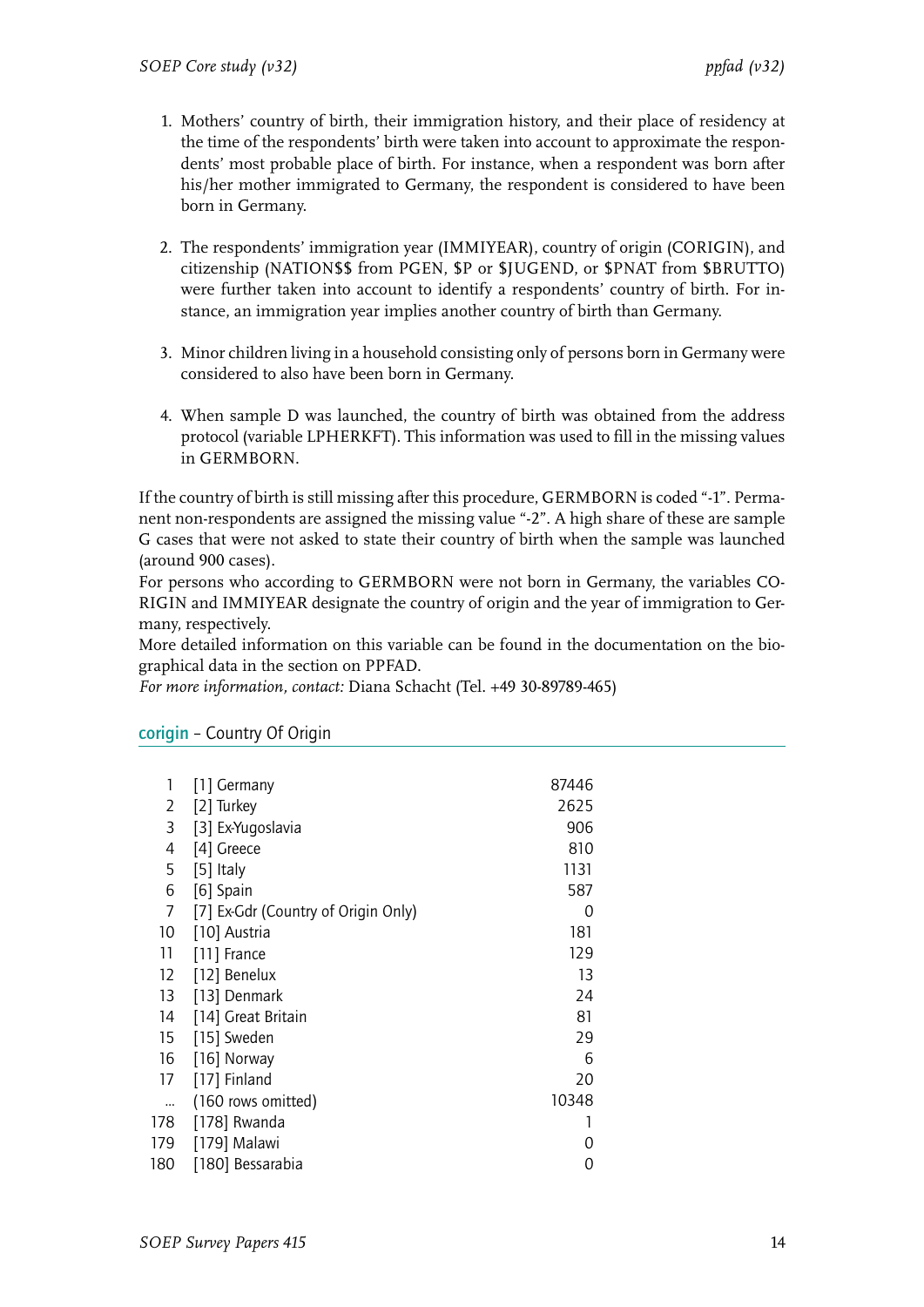| 181  | [181] Myanmar                                          |          |
|------|--------------------------------------------------------|----------|
| 182  | [182] Fiji                                             |          |
| 183  | [183] Niger                                            |          |
| 222  | [222] Eastern Europe                                   | 155      |
| 333  | [333] Other Unspecified Foreign Country                | 50       |
| 444  | [444] Unspecified EU Member Country                    | $\Omega$ |
| -1   | [-1] No Answer                                         | 2494     |
| $-2$ | [-2] Does not apply                                    | 6803     |
| $-3$ | [-3] Answer improbable                                 | 0        |
| -4   | [-4] Inadmissible multiple response                    |          |
| -5   | [-5] Not included in this version of the questionnaire |          |
| -6   | [-6] Version of questionnaire with modified filtering  |          |

CORIGIN contains information on the country of birth for all persons who have ever been a part of a SOEP household (i.e., the population from PPFAD). Respondents who were born in Germany were assigned the code "1" (see GERMBORN). Persons who were not born in Germany were assigned another country of birth than Germany depending on the information given in the wave-specific individual questionnaires (\$P or \$PAUSL) or the variations of the "Biography/Life history" questionnaires (integrated biographical data files for Waves A to L in BIOLELA or life course information on first-time respondents since Wave M in \$LELA), and from the additional questionnaire for 16-17-year-olds in use since 2000 (\$JUGEND). For those respondents who were not born in Germany and whose country of birth could not be determined, additional indicators were used to minimize the number of missing values. These indicators were used in the following order:

- 1. Respondents' country of origin was considered to be the same country as that of their first, second, or previous citizenship if this was not German (NATION\$\$ from PGEN, \$P or \$JUGEND, or \$PNAT from \$BRUTTO).
- 2. Since 1996, first-time respondents' have been asked to state whether they are a member of a broader group of immigrants such as Ethnic Germans from Eastern Europe or whether they are EEA or EU citizens. Respondents citing Eastern Europe as their country of origin were coded "222 - Unspecified Eastern European country," whereas respondents who stated that they were from an EU country or a precursor country were coded "444 – Unspecified country within EU".
- 3. Respondents who stated being from another region than Germany (including East and West Germany before 1989) are coded "333" (see also variables GP10803 to JP108B03).
- 4. Mothers' country of birth was considered to be the respondents' most probable place of birth if the respondent was born before the mother immigrated to Germany.
- 5. When sample D was launched, the country of birth was obtained from the address protocol (variable LPHERKFT). This information was used to fill in further missing values in CORIGIN.

If the country of birth was still missing after this procedure, CORIGIN was coded "-1". CORI-GIN includes a few more missing values than GERMBORN due to cases in which it was not possible to determine a country of birth other than Germany. Permanent non-respondents were assigned the missing value "-2". A high share of these are sample G cases that were not asked to state their country of birth when the sample was launched (around 900 cases).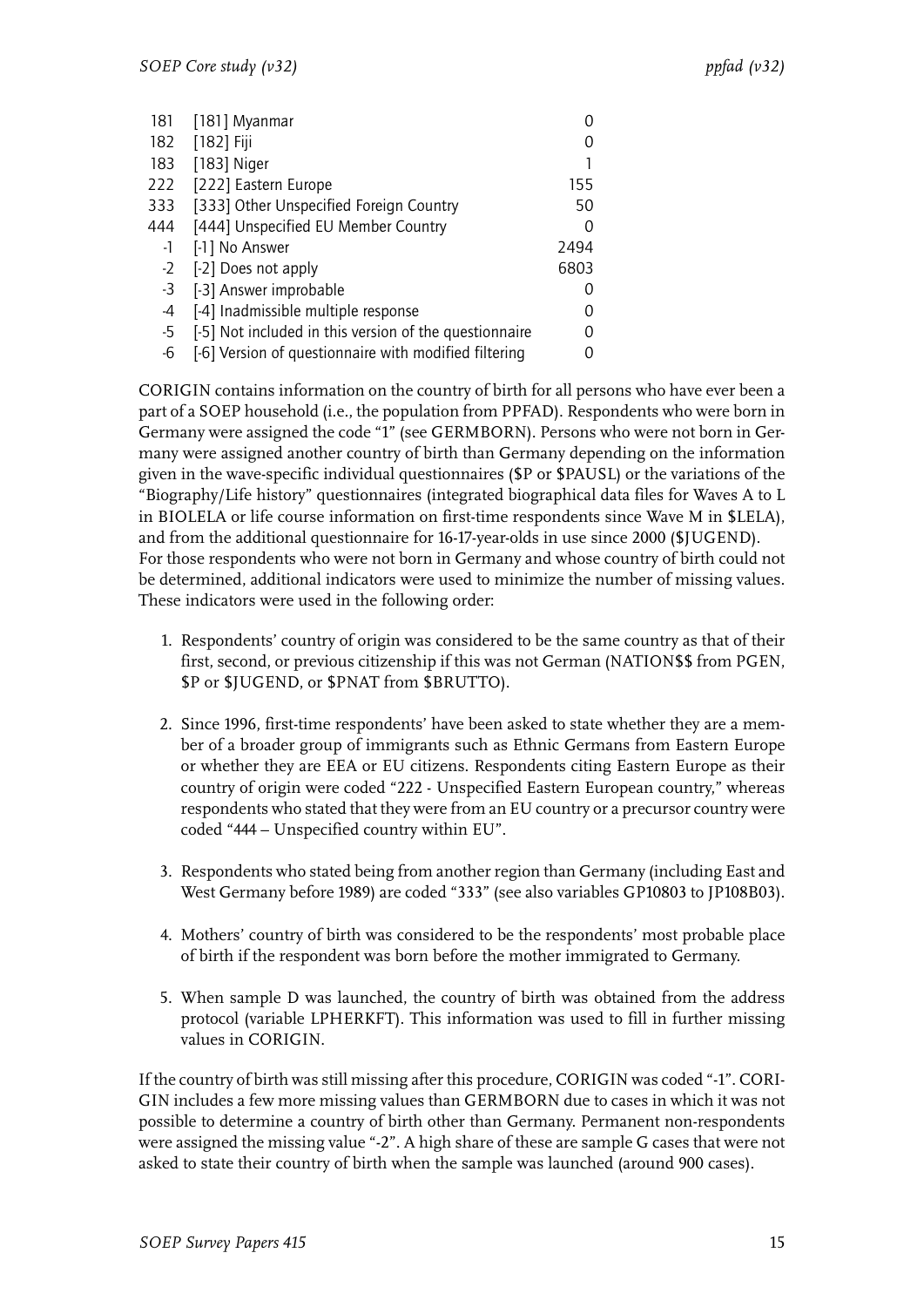For persons who were born in another country than Germany, IMMIYEAR designates the year of immigration to Germany.

More detailed information on this variable can be found in the documentation on the biographical data in the section on PPFAD.

*For more information, contact:* Diana Schacht (Tel. +49 30-89789-465)

| 1950 |                   | 19    |  |
|------|-------------------|-------|--|
| 1951 |                   | 17    |  |
| 1952 |                   | 11    |  |
| 1953 |                   | 10    |  |
| 1954 |                   | 12    |  |
| 1955 |                   | 4     |  |
| 1956 |                   | 19    |  |
| 1957 |                   | 33    |  |
| 1958 |                   | 38    |  |
| 1959 |                   | 39    |  |
| 1960 |                   | 85    |  |
| 1961 |                   | 98    |  |
| 1962 |                   | 119   |  |
| 1963 |                   | 108   |  |
| 1964 |                   | 149   |  |
|      | (38 rows omitted) | 11348 |  |
| 2003 |                   | 355   |  |
| 2004 |                   | 348   |  |
| 2005 |                   | 275   |  |
| 2006 |                   | 242   |  |
| 2007 |                   | 246   |  |
| 2008 |                   | 241   |  |
| 2009 |                   | 340   |  |
| 2010 |                   | 404   |  |
| 2011 |                   | 550   |  |
| 2012 |                   | 557   |  |
| 2013 |                   | 451   |  |
| 2014 |                   | 85    |  |
| 2015 |                   | 24    |  |
| $-1$ |                   | 3364  |  |
| $-2$ |                   | 94249 |  |

<span id="page-17-0"></span>immiyear - Year Of Immigration To Germany

IMMIYEAR contains information on the year of immigration to Germany for all persons who have ever been a part of a SOEP household (i.e., the population from PPFAD) and who were not born in Germany (see GERMBORN). The information on this variable was collected from the wave-specific individual questionnaires (\$P or \$PAUSL) or the variations of the "Biography/Life history" questionnaires (integrated biographical data files for Waves A to L in BIOLELA or life course information on first-time respondents since Wave M in \$LELA), and from the additional questionnaire for 16-17-year-olds in use since 2000 (\$JUGEND). Since sample M, information on all of a respondent's stays in Germany is collected (up to 15 moves between countries, see MIGSPELL). For all cases in which a respondent had more than one stay in Germany, IMMIYEAR contains the respondent's last year of immigration to Germany.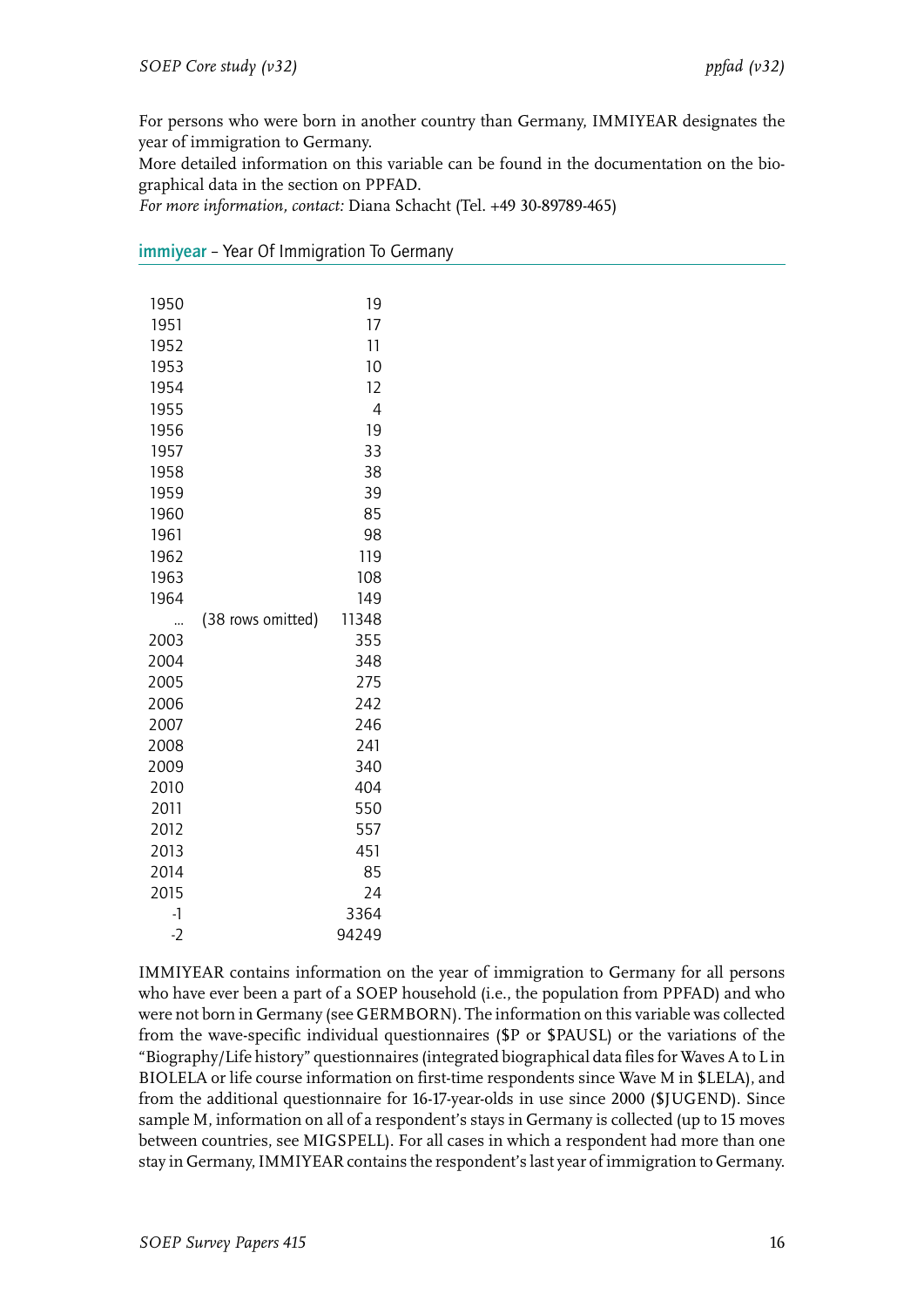For those respondents who were not born in Germany and whose year of immigration could not be determined, additional indicators were used to minimize the portion of missing values. These indicators were used in the following order:

- 1. When a respondent entered the SOEP for the first time because he/she had just moved into the household from abroad (see \$PZUG from \$PBRUTTO), the household entry year was considered to be the same as the immigration year.
- 2. Mother's year of immigration was used as a proxy for the respondent when the respondent was born before the mother immigrated to Germany.

If the year of immigration was still missing after this procedure, IMMIYEAR was coded "-1". Persons born in Germany were coded "-2" (see GERMBORN) as were permanent nonrespondents. A high share of the latter are sample G cases that were not asked to state their country of birth when the sample was launched (around 900 cases).

More detailed information on this variable can be found in the documentation on the biographical data in the section on PPFAD.

*For more information, contact:* Diana Schacht (Tel. +49 30-89789-465)

#### <span id="page-18-0"></span>migback – Migration background

|                | [1] no migration background                            | 72619            |
|----------------|--------------------------------------------------------|------------------|
| 2              | [2] direct migration background                        | 17201            |
| 3              | [3] indirect migration background                      | 14827            |
| $\overline{4}$ | [4] migration background, not differentiable           | 2412             |
| $-1$           | [-1] No Answer                                         | 6781             |
| $-2$           | [-2] Does not apply                                    |                  |
| -3             | [-3] Answer improbable                                 |                  |
| -4             | [-4] Inadmissible multiple response                    | $\left( \right)$ |
| -5             | [-5] Not included in this version of the questionnaire | Ω                |
| -6             | [-6] Version of questionnaire with modified filtering  |                  |

The SOEP data comprises a sizeable number of immigrants to Germany and their descendants. The variable MIGBACK is useful in identifying the latter. It combines information on respondents' country of birth (see GERMBORN) and parental information such as their place of birth and their citizenship. The information for this variable comes predominantly from PPFAD (GERMBORN), PGEN (NATION\$\$), and the relevant biographical data sets (BIOPAREN, BIOIMMIG). The variables were also updated using information from the wave-specific individual questionnaires (\$P or \$PAUSL), the variations of the "Biography/Life history" questionnaires (integrated biographical data files for Waves A to L in BIOLELA or life course information on first-time respondents since Wave M in \$LELA), and the additional questionnaire for 16-17-year-olds in use since 2000 (\$JUGEND).

Respondents were assigned to the MIGBACK categories based on place of birth (see GERMBORN): Being born in another country indicates, by definition, a direct migration background (2), while respondents born in Germany may have either no (1) or an indirect (3) migration background. Respondents whose parents had no migration background were assigned the code "1- no migration background", while respondents whose father or mother had a migration background were assigned the code "3 - indirect migration background". However, parental information is not available for all respondents. Whenever this information was missing (see MIGINFO) but the respondent was born in Germany and when further indicators also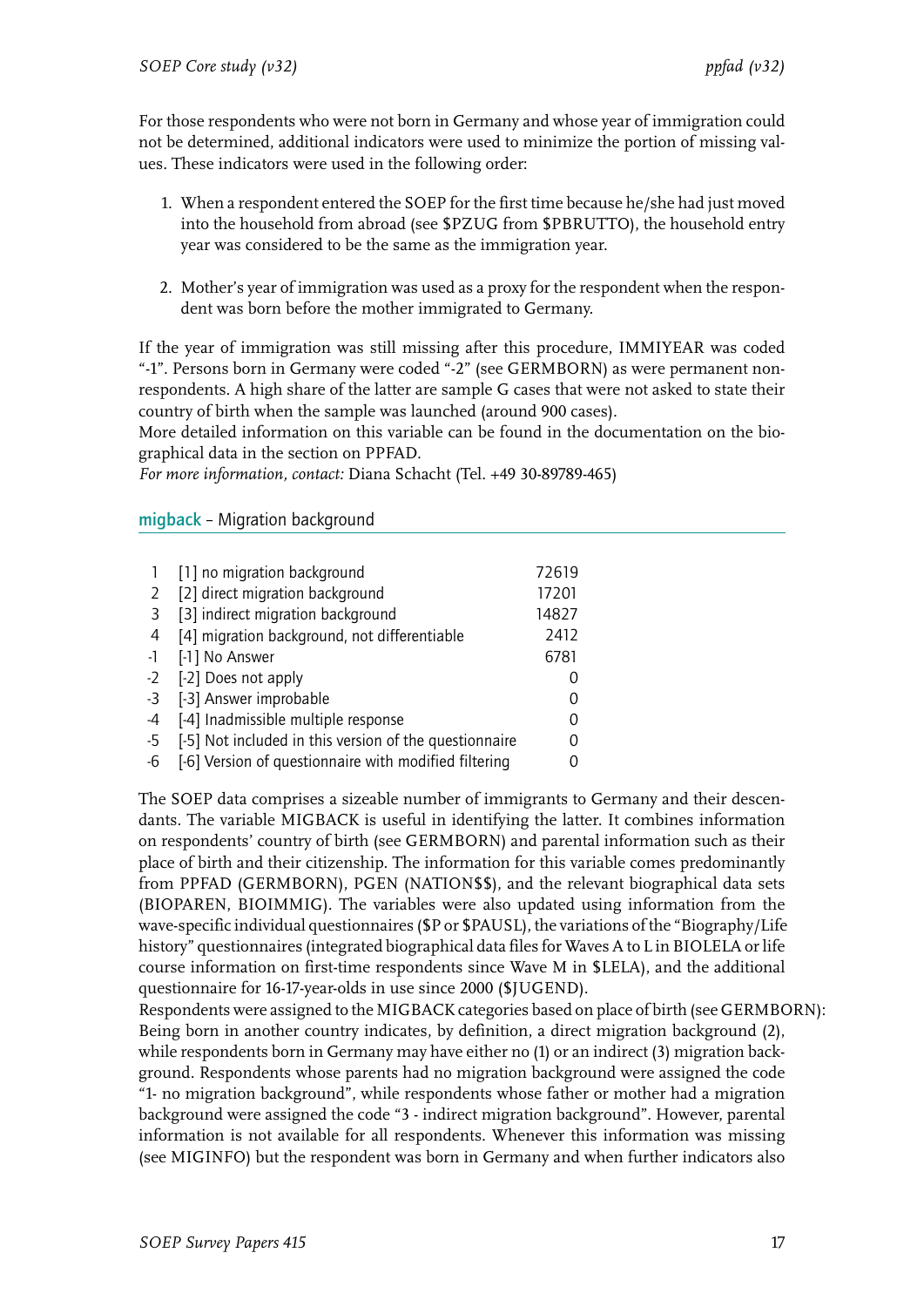suggested that there was no migration background (e.g. NATION\$\$), the respondent was considered having "1 - no migration background" (for more information, see MIGINFO). Since some of these respondents may be the descendants of immigrants, MIGBACK may slightly underestimate the number of persons having a "3 - indirect migration background". Whenever information on a respondent's country of birth was missing (see GERMBORN), the respondent's first, second, and previous citizenships were taken into account. Having had non-German citizenship at some point in time was considered an indicator of a migration background. In a similar manner, BIIMGRP from BIOIMMIG was taken into account. If the migration background could not be differentiated further, however, respondents were assigned the code "4 – Migration background, not differentiable". Given that citizenship is also available for household members who never participated in an interview (e.g., \$PNAT, AK07A, EK03A), MIGBACK contains fewer missing entries than, for example, GERMBORN. If the migration background is still missing after this procedure, MIGBACK is coded "-1". Note that any updates in related variables may also lead to an update of the MIGBACK variable. For instance, a respondent who never stated his or her citizenship but later states having German citizenship will be classified as having a migration background of some form. This retrospective perspective may lead to updates of the migration background variable with every new wave.

To provide the highest level of transparency possible, we include a variable for the sources used to create the migration background variable: MIGINFO. More detailed information on this variable can be found in the documentation on the biographical data in the section on PPFAD.

*For more information, contact:* Diana Schacht (Tel. +49 30-89789-465)

|      | $\lceil 1 \rceil$ direct personal w/o parental info    | 27728 |
|------|--------------------------------------------------------|-------|
|      | [2] proxy personal w/o parental info                   | 1294  |
| 3    | [3] direct personal with parental info                 | 51994 |
| 4    | [4] proxy personal with parental info                  | 26043 |
| 5    | [5] only parental info and place of birth              |       |
| $-1$ | [-1] No Answer                                         | 6781  |
| $-2$ | [-2] Does not apply                                    |       |
| -3   | [-3] Answer improbable                                 |       |
| -4   | [-4] Inadmissible multiple response                    |       |
| -5   | [-5] Not included in this version of the questionnaire |       |
| -6   | [-6] Version of questionnaire with modified filtering  |       |

<span id="page-19-0"></span>miginfo – Information source of MIGBACK

MIGINFO provides information about the usage of proxy information in the generation process of MIGBACK due to missing values in respondents' and their parents' migration histories in the SOEP. Overall, MIGINFO can take on four different codes: either direct or proxy information is available on respondents, and either parental information is available or not.

With proxy information, we are referring to information on the respondent reported either by the parents (AK07A or EK03A) or by the interviewer (\$PNAT from \$PBRUTTO or the respective Infratest information), whereas we consider information on the country of birth (GERMBORN) or information on a respondents' citizenship (NATION\$\$ from PGEN, \$P or \$JUGEND) to be direct respondent information. Please note that information on GERMBORN has partially been derived from other indicators (see GERMBORN). Whenever this is the case, MIGINFO reports proxy and not direct information.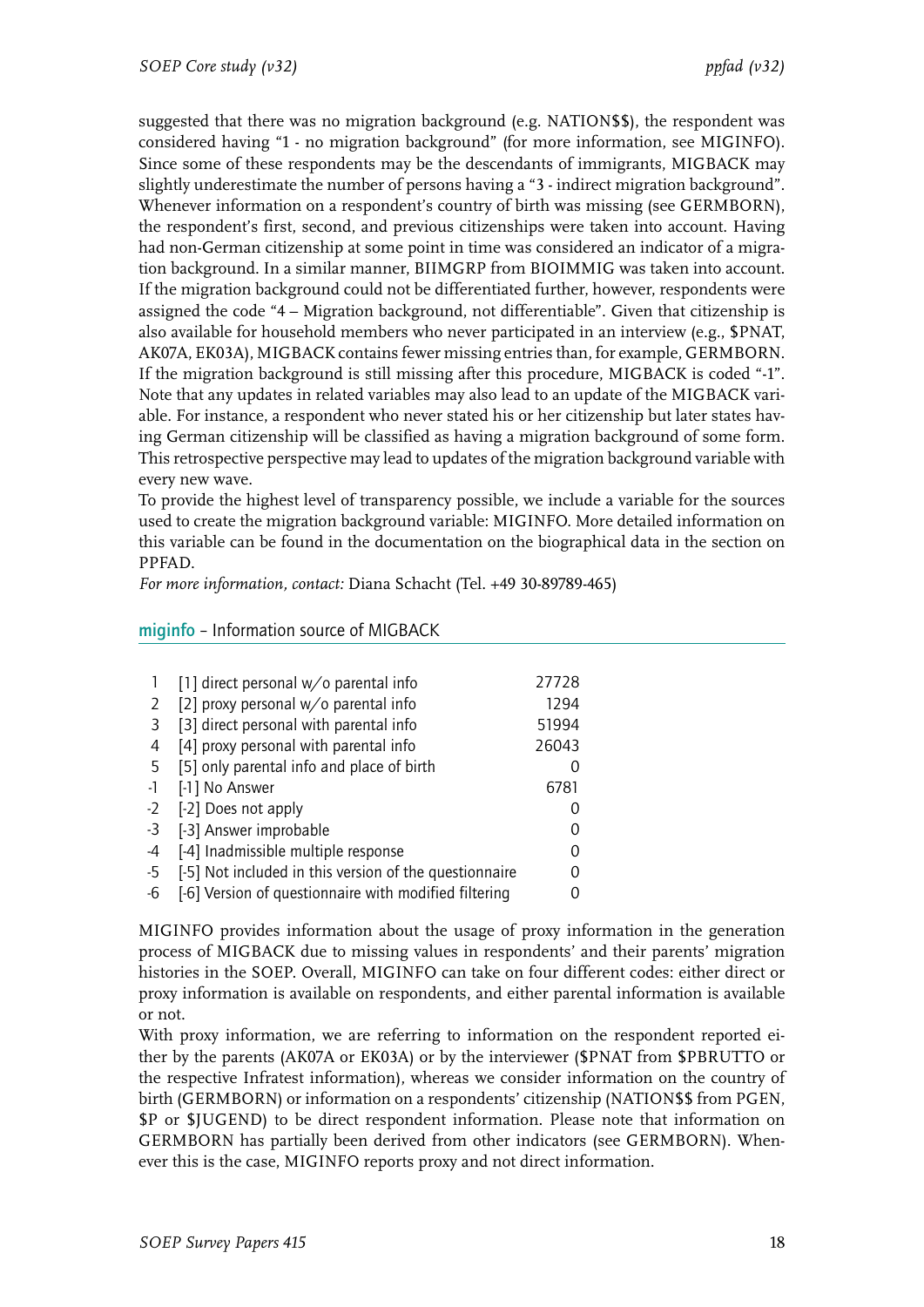The parental information refers to any information on the migration background of the respondents' mother or father or both. This includes information on the country of birth (see GERMBORN), country of citizenship (NATION\$\$ from PGEN, \$P or \$JUGEND), or proxy information on the migration history (AK07A or EK03A or \$PNAT from \$PBRUTTO or the respective Infratest information).

MIGBACK information is considered to be particularly reliable for cases coded "3" on MIGINFO, in contrast to the other cases of missing parental information (1 and 2 in MIGINFO). The cases coded "4" in MIGINFO refer primarily to children in SOEP households whose information was reported by their parents.

More detailed information on this variable can be found in the documentation on the biographical data in the section on PPFAD.

*For more information, contact:* Diana Schacht (Tel. +49 30-89789-465)

loc1989 – Where did you live in 1989?

|                | [1] East Germany (DDR) incl. East Berlin               | 14420 |
|----------------|--------------------------------------------------------|-------|
| 2              | [2] West Germany (FRG) incl. West Berlin               | 47841 |
| $\overline{3}$ | [3] Abroad (Ausland)                                   | 8352  |
| $-1$           | [-1] No Answer                                         | 12471 |
|                | -2 [-2] Does not apply                                 | 30756 |
|                | -3 [-3] Answer improbable                              |       |
| $-4$           | [-4] Inadmissible multiple response                    |       |
| -5             | [-5] Not included in this version of the questionnaire |       |
| -6             | [-6] Version of questionnaire with modified filtering  |       |

After asking this information from all respondents in 2003 (vriable TP121 in file TP), a corresponding question was included in the biography questionnaire in Wave U (2004) [ub16 in file ULELA; uj58 in file UJUGEND] which will collect this time-independent information from all future first-time respondents. For all respondents interviewed up to 2013, the following information was used as input to generate LOC1989:

- Information on place and date of last school attendance (see variables BSSCHEND and BSSCHWO in file BIOSOC; variables \$B38 and \$B3701 in file \$LELA)
- Sample affiliation (variable PSAMPLE in file PPFAD)
- Year moved to current address (variable VRMOVEIN in file BIORESID; variable \$B68 in file \$LELA)
- Sample region (variables \$SAMPREG in file PPFAD)
- Year of first immigration to Germany (variable IMMIYEAR in file PPFAD)

In cases of inconsistent information from these various sources, the data collected in 2003 via variable TP121 and the information from the biography questionnaire collected since 2004 is considered superior. Persons without any individual information and aged less than 18 years in 1989 have been assigned parental information, if at all available.

Note: -2 means "does not apply; born after 1989" (see documentation on the biographical data in the section on PPFAD). With release v29, the generation process was updated. Before, people who never answered any questionnaire in the SOEP (or did answer a questionnaire but the household was not completed (N=3)), were also given the code -2, resulting in 5,341 cases with -2 with year of birth <1989. This was changed now, persons who never answered any question and were no information from other sources could be used, now have the code -1.